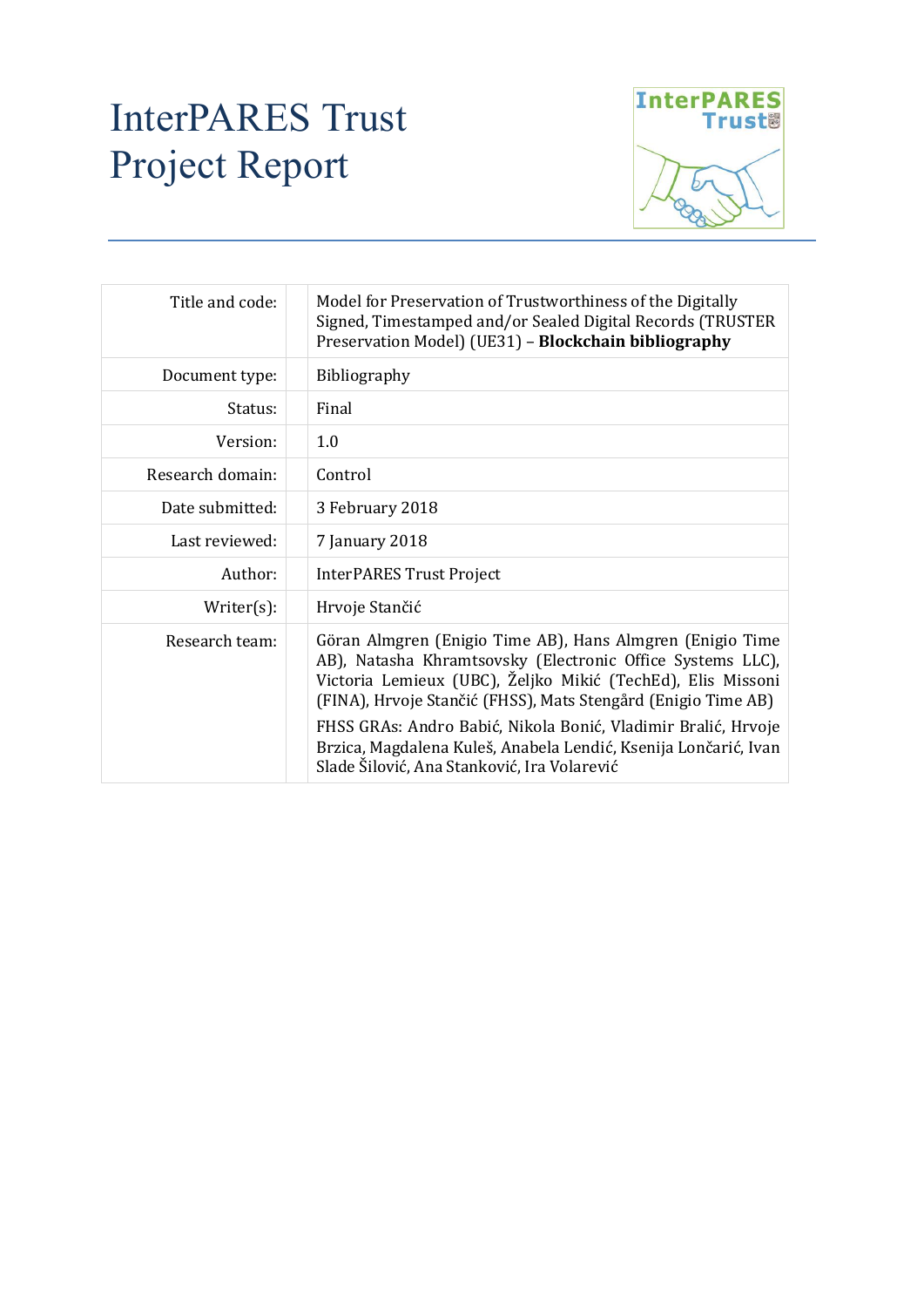## Document Control

| Version history |             |                              |               |  |
|-----------------|-------------|------------------------------|---------------|--|
| Version         | Date        | By                           | Version notes |  |
| 0.1             | 16.12.2017  | Team members   Initial draft |               |  |
| 1.0             | 07.01.2018. | H. Stančić                   | Final version |  |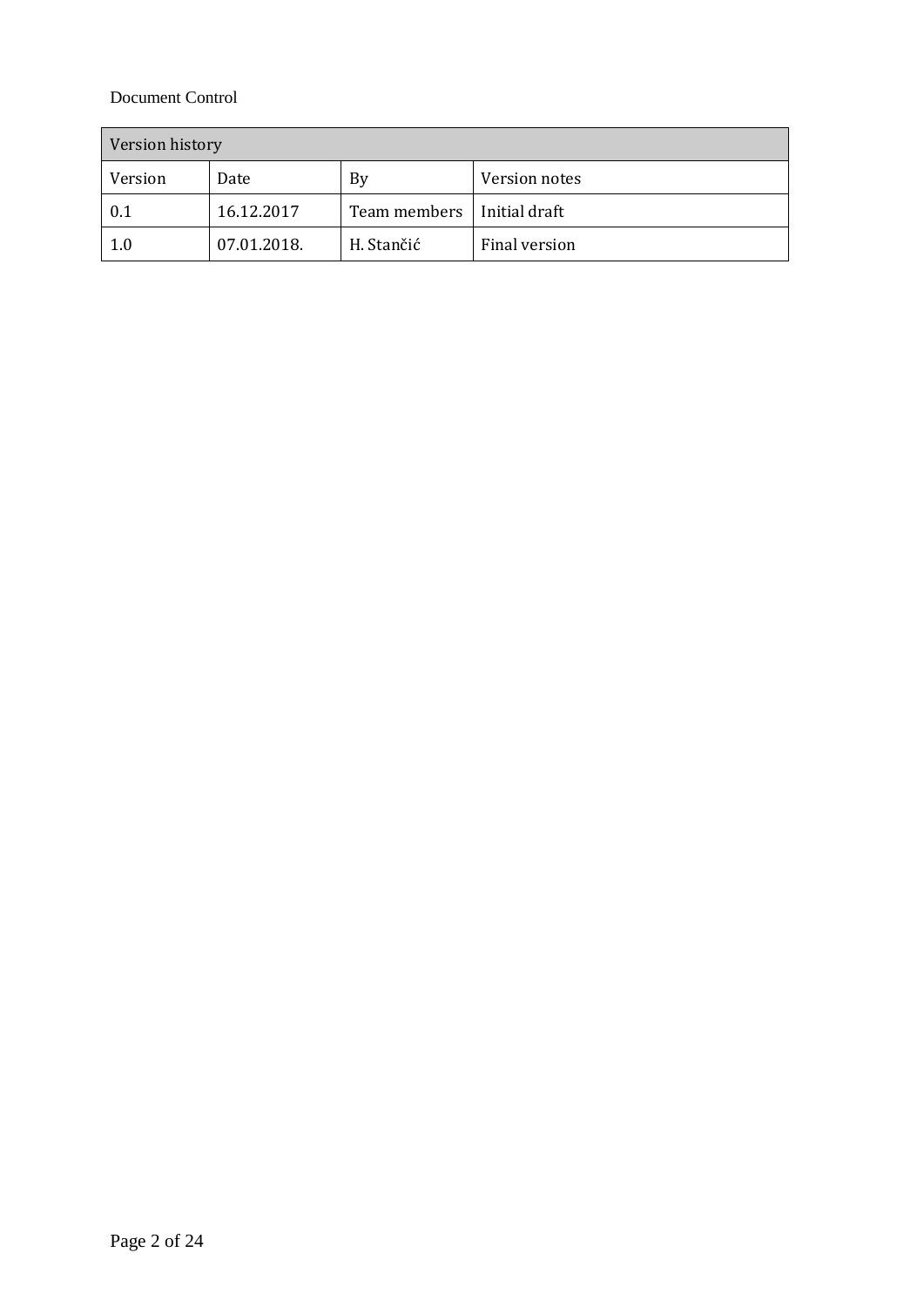## **Blockchain bibliography**

- 1. 3rd Workshop on Bitcoin and Blockchain Research. (n.d.). Retrieved July 20, 2016, from<http://fc16.ifca.ai/bitcoin/>
- 2. Aas, K. (n.d.). *Transparency and Information Management Open Discussion Forum*. Retrieved from [https://www.kaltura.com:443/index.php/extwidget/preview/partner\\_id/619672/uiconf\\_i](https://www.kaltura.com/index.php/extwidget/preview/partner_id/619672/uiconf_id/26354192/entry_id/1_08rw16ce/embed/auto) [d/26354192/entry\\_id/1\\_08rw16ce/embed/auto?](https://www.kaltura.com/index.php/extwidget/preview/partner_id/619672/uiconf_id/26354192/entry_id/1_08rw16ce/embed/auto)
- 3. ACNS 2016 14th International Conference on Applied Cryptography and Network Security. (n.d.). Retrieved July 20, 2016, from <http://acns2016.sccs.surrey.ac.uk/index.html>
- 4. Acronis Blockchain Technology Initiative. (n.d.). Retrieved July 8, 2016, from <http://www.acronis.com/en-us/business/blockchain-notary/>
- 5. Adams, C., Cain, P., Pinkas, D., & Zuccherato, R. (2001). RFC 3161: Internet x.509 Public key infrastructure time-stamp protocol. Retrieved from <https://tools.ietf.org/pdf/rfc3161.pdf>
- 6. Adobe Systems. (2009). *The AdES family of standards: CAdES, XAdES, and PAdES* (pp. 1–11). Adobe Systems. Retrieved from [http://blogs.adobe.com/security/91014620\\_eusig\\_wp\\_ue.pdf](http://blogs.adobe.com/security/91014620_eusig_wp_ue.pdf)
- 7. Adobe Systems. (n.d.). *Digital Signatures in a PDF* (pp. 1–14). Adobe Systems. Retrieved from [https://www.adobe.com/devnet](https://www.adobe.com/devnet-docs/acrobatetk/tools/DigSig/Acrobat_DigitalSignatures_in_PDF.pdf)[docs/acrobatetk/tools/DigSig/Acrobat\\_DigitalSignatures\\_in\\_PDF.pdf](https://www.adobe.com/devnet-docs/acrobatetk/tools/DigSig/Acrobat_DigitalSignatures_in_PDF.pdf)
- 8. Ahmad, T. B. (n.d.). Blockchain Workshop Position Statement. Retrieved July 20, 2016, from<https://www.w3.org/2016/04/blockchain-workshop/interest/ahmed.html>
- 9. Alfa IT lösningar för kommun & landsting. (n.d.). Retrieved July 10, 2016, from <http://www.alfakl.se/>
- 10. Almgren, H., & Stengard, M. (2015). How to maintain authenticity and integrity of electronic information without utilizing electronic certificates. In *INFuture2015: e-Institutions – Openness, Accessibility, and Preservation*. Zagreb. <https://doi.org/10.17234/INFUTURE.2015.45>
- 11. Andresen, G. (n.d.). Joining the MIT Media Lab Digital Currency Initiative. Retrieved July 20, 2016, from [http://gavintech.blogspot.com/2015/04/joining-mit-media-lab](http://gavintech.blogspot.com/2015/04/joining-mit-media-lab-digital-currency.html)[digital-currency.html](http://gavintech.blogspot.com/2015/04/joining-mit-media-lab-digital-currency.html)
- 12. Anitha, G., & Hemalatha, D. M. (2014). Intrusion prevention and Message Authentication Protocol (IMAP) using Region Based Certificate Revocation List Method in Vehicular Ad hoc Networks. *International Journal of Engineering and Technology*, *6*. Retrieved from [http://www.enggjournals.com/ijet/docs/IJET14-06-02-](http://www.enggjournals.com/ijet/docs/IJET14-06-02-058.pdf) [058.pdf](http://www.enggjournals.com/ijet/docs/IJET14-06-02-058.pdf)
- 13. ANSI X9.95-2016. (n.d.). American National Standards Institute. Retrieved from <https://infostore.saiglobal.com/en-gb/Standards/ANSI-X9-95-2016-1894464/>
- 14. Antonopoulos, A. (2014). *Mastering Bitcoin: Unlocking Digital Cryptocurrencies*. O'Reilly Media, Inc.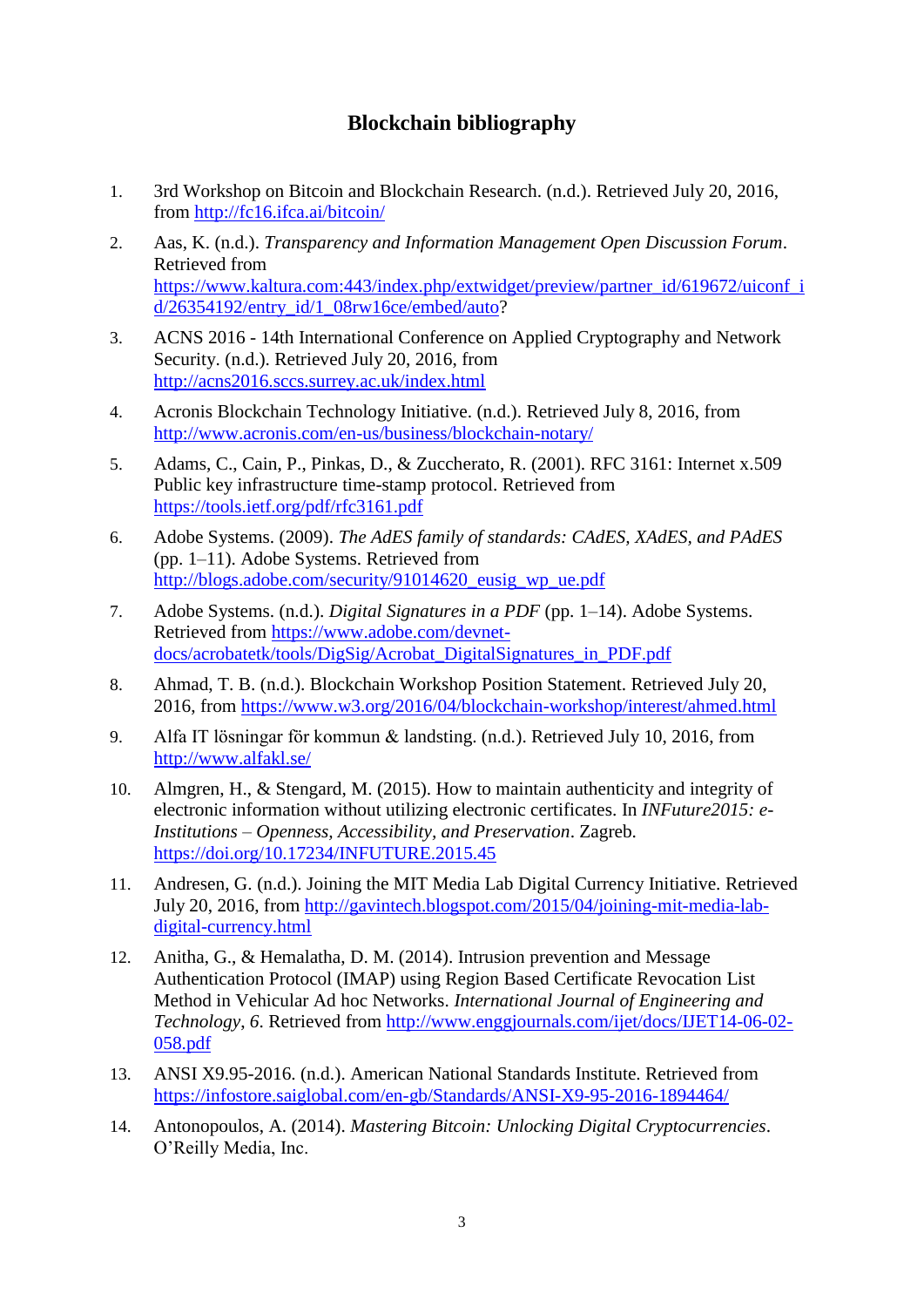- 15. Applied Cryptography Group | Stanford University. (n.d.). Retrieved July 20, 2016, from<https://crypto.stanford.edu/>
- 16. ARMA International. (2013). Generally Accepted Recordkeeping Principles. Retrieved from<https://www.arma.org/docs/bookstore/theprinciplesmaturitymodel.pdf?sfvrsn=2>
- 17. Arne Ansper, Buldas, A., Roos, M., & Wilemson, J. (2001). Efficient long-term validation of digital signatures. In *PKC 2001: Public Key Cryptography* (pp. 402–415). Springer Berlin Heidelberg. [https://doi.org/10.1007/3-540-44586-2\\_29](https://doi.org/10.1007/3-540-44586-2_29)
- 18. ASTRI. (2016). Whitepaper On Distributed Ledger Technology. Hong Kong Monetary Authority. Retrieved from [http://www.hkma.gov.hk/media/eng/doc/key](http://www.hkma.gov.hk/media/eng/doc/key-functions/finanical-infrastructure/Whitepaper_On_Distributed_Ledger_Technology.pdf)[functions/finanical-infrastructure/Whitepaper\\_On\\_Distributed\\_Ledger\\_Technology.pdf](http://www.hkma.gov.hk/media/eng/doc/key-functions/finanical-infrastructure/Whitepaper_On_Distributed_Ledger_Technology.pdf)
- 19. Atzei, N., Bartoletti, M., & Cimoli, T. (2016). A survey of attacks on Ethereum smart contracts. Retrieved from<https://eprint.iacr.org/2016/1007.pdf>
- 20. Atzori, M. (2016). Blockchain Technology and Decentralized Governance: Is the State Still Necessary? Retrieved from [https://papers.ssrn.com/sol3/papers.cfm?abstract\\_id=2709713](https://papers.ssrn.com/sol3/papers.cfm?abstract_id=2709713)
- 21. Australian Stock Exchange. (2016, January 22). ASX Selects Digital Assets Holdings. Retrieved from<http://www.asx.com.au/asxpdf/20160122/pdf/434j6hyq911404.pdf>
- 22. Authentication of Trade Documents (Revision of Recommendation 14). (2014, January 23). UN, Economic and Social Council, Economic Commission for Europe. Retrieved from [https://www.unece.org/fileadmin/DAM/cefact/recommendations/rec14/ECE\\_TRADE\\_](https://www.unece.org/fileadmin/DAM/cefact/recommendations/rec14/ECE_TRADE_C_CEFACT_2014_6E_Rec14.pdf) [C\\_CEFACT\\_2014\\_6E\\_Rec14.pdf](https://www.unece.org/fileadmin/DAM/cefact/recommendations/rec14/ECE_TRADE_C_CEFACT_2014_6E_Rec14.pdf)
- 23. Barski, C., & Wilmer, C. (2014). *Bitcoin for the Befuddled*. No Starch Press. Retrieved from<https://smtebooks.com/book/7270/bitcoin-befuddled-pdf>
- 24. Bellare, M., & Rogaway, P. (n.d.). Introduction to Modern Cryptography. Retrieved November 18, 2017, from<https://cseweb.ucsd.edu/~mihir/cse207/classnotes.html>
- 25. Beyond bitcoin: Blockchain is coming to disrupt your industry. (n.d.). Retrieved July 8, 2016, from<http://dupress.com/articles/trends-blockchain-bitcoin-security-transparency/>
- 26. Bissias, G., Levine, B., Ozisik, A. P., & Andresen, G. (2016, November 20). An Analysis of Attacks on Blockchain Consensus. Retrieved from <https://arxiv.org/pdf/1610.07985.pdf>
- 27. Bitcoin Alliance of Canada | Promoting Bitcoin in Canada. (n.d.). Retrieved July 20, 2016, from<http://bitcoinalliance.ca/>
- 28. Bitcoin and beyond: Block chain, digital currencies and the construction of alternative economies at Coventry University on FindAPhD.com. (n.d.). Retrieved July 20, 2016, from<https://www.findaphd.com/search/projectdetails.aspx?PJID=75041>
- 29. Bitcoin Embassy World's first Blockchain hub. (n.d.). Retrieved July 20, 2016, from <http://bitcoinembassy.ca/>
- 30. Blanchette, J.-F. (2006). The Digital Signature Dilemma: To Preserve or Not to Preserve. *Annales Des Télécommunications*, *61*(7–8), 908–923.
- 31. Block hashing algorithm. (n.d.). Retrieved March 16, 2016, from [https://en.bitcoin.it/wiki/Block\\_hashing\\_algorithm](https://en.bitcoin.it/wiki/Block_hashing_algorithm)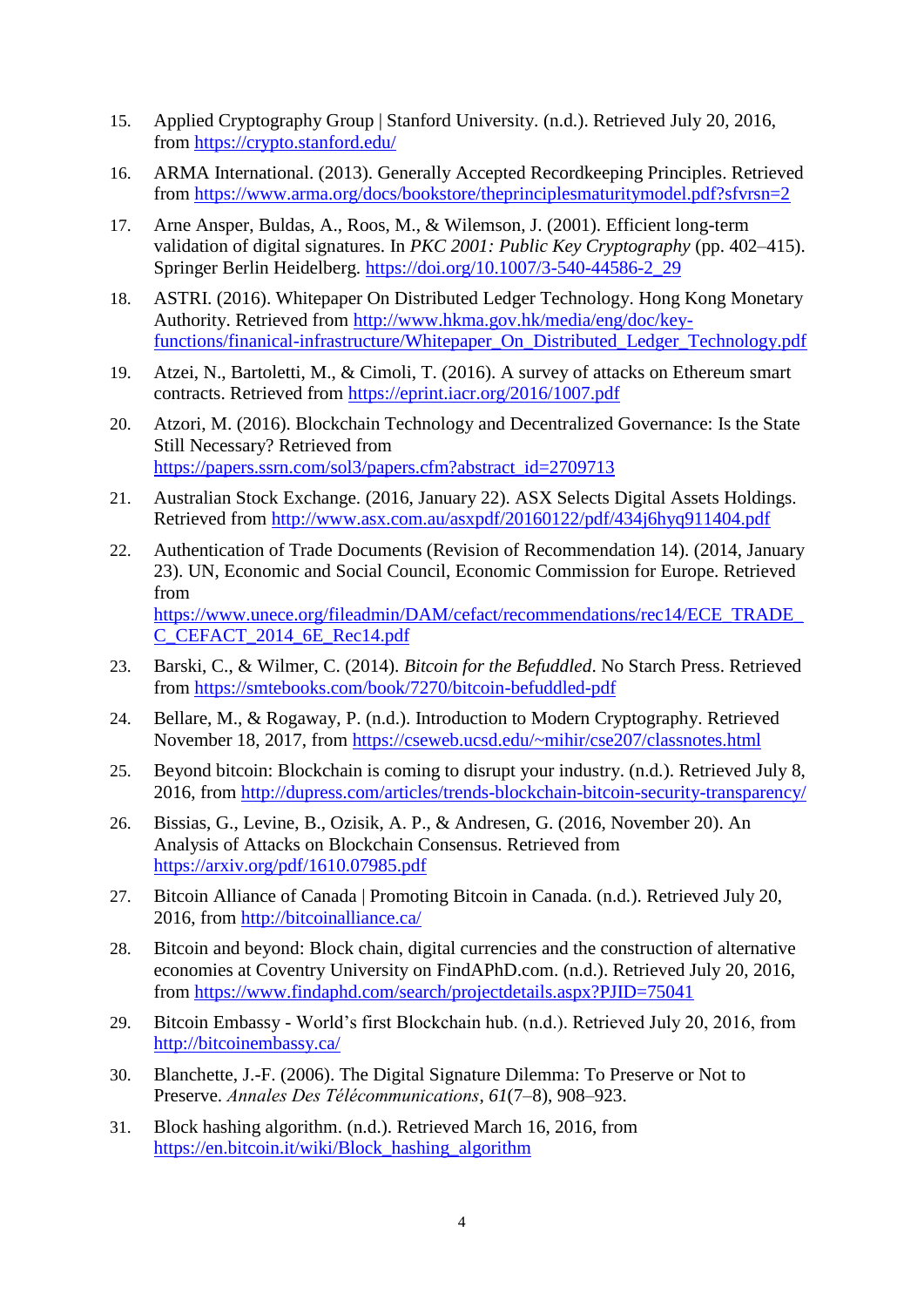- 32. Blockchain | Blockchain Regulation Resources. (n.d.). Retrieved July 20, 2016, from <https://www.blockchain-reg.com/blockchain#section-412>
- 33. Blockchain and financial markets technology: Perspectives from Law, Finance and Computer Science. (n.d.). Retrieved July 20, 2016, from [http://www.systemicrisk.ac.uk/events/blockchain-and-financial-markets-technology](http://www.systemicrisk.ac.uk/events/blockchain-and-financial-markets-technology-perspectives-law-finance-and-computer-science)[perspectives-law-finance-and-computer-science](http://www.systemicrisk.ac.uk/events/blockchain-and-financial-markets-technology-perspectives-law-finance-and-computer-science)
- 34. Blockchain and Ripple Solutions | Bluzelle We build solutions over Blockchain and Ripple. (n.d.). Retrieved July 20, 2016, from [http://bluzelle.com](http://bluzelle.com/)
- 35. Blockchain Duhaime Law. (n.d.). Retrieved July 20, 2016, from <http://www.duhaimelaw.com/category/blockchain/>
- 36. Blockchain for Creative Industries | Middlesex University London. (n.d.). Retrieved July 20, 2016, from [http://www.mdx.ac.uk/our-research/research-groups/blockchain](http://www.mdx.ac.uk/our-research/research-groups/blockchain-for-creative-industries)[for-creative-industries](http://www.mdx.ac.uk/our-research/research-groups/blockchain-for-creative-industries)
- 37. Blockchain: Infrastructure, Protocol, Content Blog. (n.d.). Retrieved July 8, 2016, from [https://www.sapientglobalmarkets.com/blog/blockchain-infrastructure-protocol](https://www.sapientglobalmarkets.com/blog/blockchain-infrastructure-protocol-content)[content](https://www.sapientglobalmarkets.com/blog/blockchain-infrastructure-protocol-content)
- 38. *Blockchain Technologies: Possibilities for the U.S. Postal Service*. (n.d.). Retrieved from [https://www.uspsoig.gov/sites/default/files/document-library-files/2016/RARC-](https://www.uspsoig.gov/sites/default/files/document-library-files/2016/RARC-WP-16-001.pdf)[WP-16-001.pdf](https://www.uspsoig.gov/sites/default/files/document-library-files/2016/RARC-WP-16-001.pdf)
- 39. BlockSign. (n.d.). Retrieved July 8, 2016, from<https://blocksign.com/>
- 40. Blockstack. (n.d.). Retrieved July 20, 2016, from<https://blockstack.org/>
- 41. Blockstream. (n.d.). Retrieved July 20, 2016, from<https://www.blockstream.com/>
- 42. Bohm, N., & Mason, S. (2010). Identity and its verification. *Computer Lay & Security Review*, *26*(1), 43–51.<https://doi.org/10.1016/j.clsr.2009.11.003>
- 43. Boucher, P. (n.d.). What if blockchain technology revolutionised voting? European Parliment. Retrieved from [http://www.europarl.europa.eu/RegData/etudes/ATAG/2016/581918/EPRS\\_ATA%282](http://www.europarl.europa.eu/RegData/etudes/ATAG/2016/581918/EPRS_ATA%282016%29581918_EN.pdf) [016%29581918\\_EN.pdf](http://www.europarl.europa.eu/RegData/etudes/ATAG/2016/581918/EPRS_ATA%282016%29581918_EN.pdf)
- 44. Boudrez, F. (2007). Digital signatures and electronic records. *Archival Science*, *7*(2), 179–193. [https://doi.org/https://doi.org/10.1007/s10502-007-9058-2](https://doi.org/https:/doi.org/10.1007/s10502-007-9058-2)
- 45. Bradbury, D. (n.d.). How Block Chain Technology Could Usher in Digital Democracy. coindesk. Retrieved from [https://www.coindesk.com/block-chain-technology-digital](https://www.coindesk.com/block-chain-technology-digital-democracy/)[democracy/](https://www.coindesk.com/block-chain-technology-digital-democracy/)
- 46. Bralić, V., Kuleš, M., & Stančić, H. (2017). A model for long-term preservation of digital signature validity: TrustChain. *INFuture2017 Conference Proceedings*, 89–113. https://www.researchgate.net/publication/321171227 A Model for Long[term\\_Preservation\\_of\\_Digital\\_Signature\\_Validity\\_TrustChain](https://www.researchgate.net/publication/321171227_A_Model_for_Long-term_Preservation_of_Digital_Signature_Validity_TrustChain)
- 47. Brzica, H., Herceg, B., & Stančić, H. (n.d.). Long-term Preservation of Validity of Electronically Signed Records. In Gilliland, Anne, McKemmish, Sue, Stančić, Hrvoje, Seljan, Sanja, & Lasić-Lazić, Jadranka (Eds.), *Information Governance* (pp. 147–158). Zagreb: Department of Information and Communication Sciences, Faculty of Humanities and Social Sciences, University of Zagreb. Retrieved from [http://infoz.ffzg.hr/INFuture/2013/papers/4-03 Brzica, Herceg, Stancic, LTP of Validity](http://infoz.ffzg.hr/INFuture/2013/papers/4-03%20Brzica,%20Herceg,%20Stancic,%20LTP%20of%20Validity%20of%20Electronically%20Signed%20Records.pdf)  [of Electronically Signed Records.pdf](http://infoz.ffzg.hr/INFuture/2013/papers/4-03%20Brzica,%20Herceg,%20Stancic,%20LTP%20of%20Validity%20of%20Electronically%20Signed%20Records.pdf)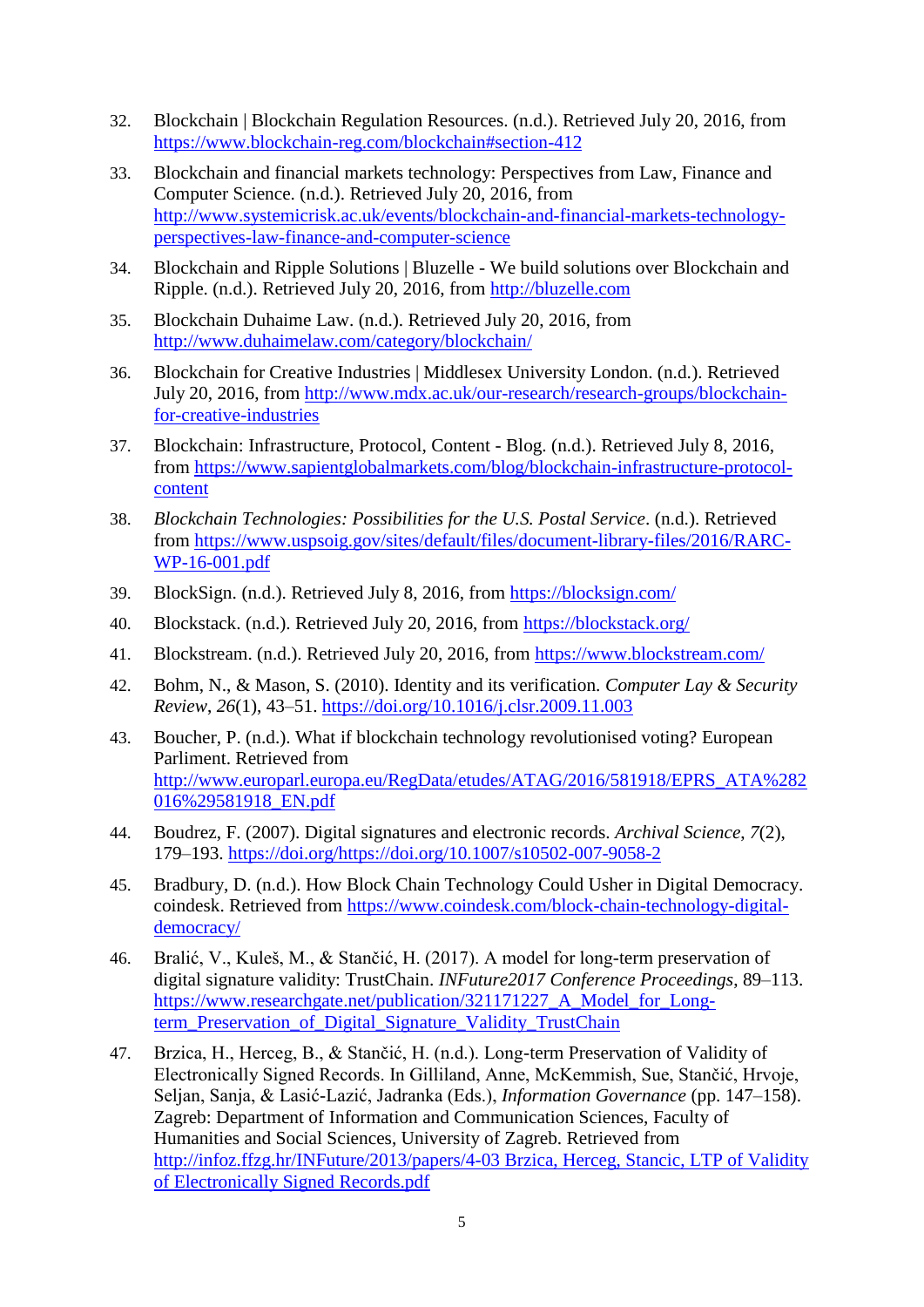- 48. Buldas, A., & Jürgenson, A. (2007). Does Secure Time-Stamping Imply Collision-Free Hash Functions? In W. Susilo, J. K. Liu, & Y. Mu (Eds.), *Provable Security: First International Conference, ProvSec 2007, Wollongong, Australia, November 1-2, 2007. Proceedings* (pp. 138–150). Berlin, Heidelberg: Springer Berlin Heidelberg. Retrieved from [http://dx.doi.org/10.1007/978-3-540-75670-5\\_9](http://dx.doi.org/10.1007/978-3-540-75670-5_9)
- 49. Buldas, A., Laanoja, R., & Truu, A. (2014a). *Efficient Implementation of Keyless Signatures with Hash Sequence Authentication* (No. 689) (pp. 1–13). Cryptology ePrint Archive. Retrieved from<http://eprint.iacr.org/2014/689.pdf>
- 50. Buldas, A., Laanoja, R., & Truu, A. (2014b). *Efficient Quantum-Immune Keyless Signatures with Identity* (No. 321) (pp. 1–14). Cryptology ePrint Archive. Retrieved from<http://eprint.iacr.org/2014/321.pdf>
- 51. Buldas, A., Laanoja, R., & Truu, A. (2014c). *Security Proofs for the BLT Signature Scheme* (No. 696) (pp. 1–22). Cryptology ePrint Archive. Retrieved from <http://eprint.iacr.org/2014/696.pdf>
- 52. Buldas, A., & Laur, S. (2006). Do Broken Hash Functions Affect the Security of Time-Stamping Schemes? In J. Zhou, M. Yung, & F. Bao (Eds.), *Applied Cryptography and Network Security: 4th International Conference, ACNS 2006, Singapore, June 6-9, 2006. Proceedings* (pp. 50–65). Berlin, Heidelberg: Springer Berlin Heidelberg. Retrieved from [http://dx.doi.org/10.1007/11767480\\_4](http://dx.doi.org/10.1007/11767480_4)
- 53. Buterin, V. (2014, January 24). Ethereum: A Next-Generation Cryptocurrency and Decentralized Application Platform. Retrieved July 10, 2016, from [https://bitcoinmagazine.com/articles/ethereum-next-generation-cryptocurrency](https://bitcoinmagazine.com/articles/ethereum-next-generation-cryptocurrency-decentralized-application-platform-1390528211)[decentralized-application-platform-1390528211](https://bitcoinmagazine.com/articles/ethereum-next-generation-cryptocurrency-decentralized-application-platform-1390528211)
- 54. Caetano, R. (2015). *Learning Bitcoin*. Packt Publishing. Retrieved from <https://www.packtpub.com/hardware-and-creative/learning-bitcoin>
- 55. Cambridge Centre for Alternative Finance. (n.d.). Retrieved July 20, 2016, from <http://www.jbs.cam.ac.uk/faculty-research/centres/alternative-finance/>
- 56. CCSDS. (2012, June). Reference Model for an Open Archival Information System (OAIS). CCSDS Secretariat. Retrieved from <http://public.ccsds.org/publications/archive/650x0m2.pdf>
- 57. Centre for Blockchain Technologies. (n.d.). Retrieved July 20, 2016, from [http://blockchain.cs.ucl.ac.uk](http://blockchain.cs.ucl.ac.uk/)
- 58. Centre for Cryptocurrency Research and Engineering, Imperial College London. (n.d.). Retrieved July 20, 2016, from<http://www.imperial.ac.uk/cryptocurrency/about/>
- 59. Centre for Innovation, Technology & Organisation (CITO), University College Dublin (UCD). (n.d.). Retrieved July 20, 2016, from<http://www.ucd.ie/cito/>
- 60. Chatterjee, K., De, A., & Gupta, D. (2012). Timestamp-Based Digital Envelope for Secure Communication Using HECC. *Information Security Journal: A Global Perspective*, *21*(2), 79–87.<https://doi.org/10.1080/19393555.2011.642065>
- 61. Chaum, D. (n.d.). Random-Sample Voting. Retrieved from [https://rsvoting.org/whitepaper/white\\_paper.pdf](https://rsvoting.org/whitepaper/white_paper.pdf)
- 62. Chavez-Dreyfuss, G. (2015, May 15). Honduras to build land title registry using bitcoin technology | Reuters. Retrieved March 16, 2016, from [http://in.reuters.com/article/usa](http://in.reuters.com/article/usa-honduras-technology-idINKBN0O01V720150515)[honduras-technology-idINKBN0O01V720150515](http://in.reuters.com/article/usa-honduras-technology-idINKBN0O01V720150515)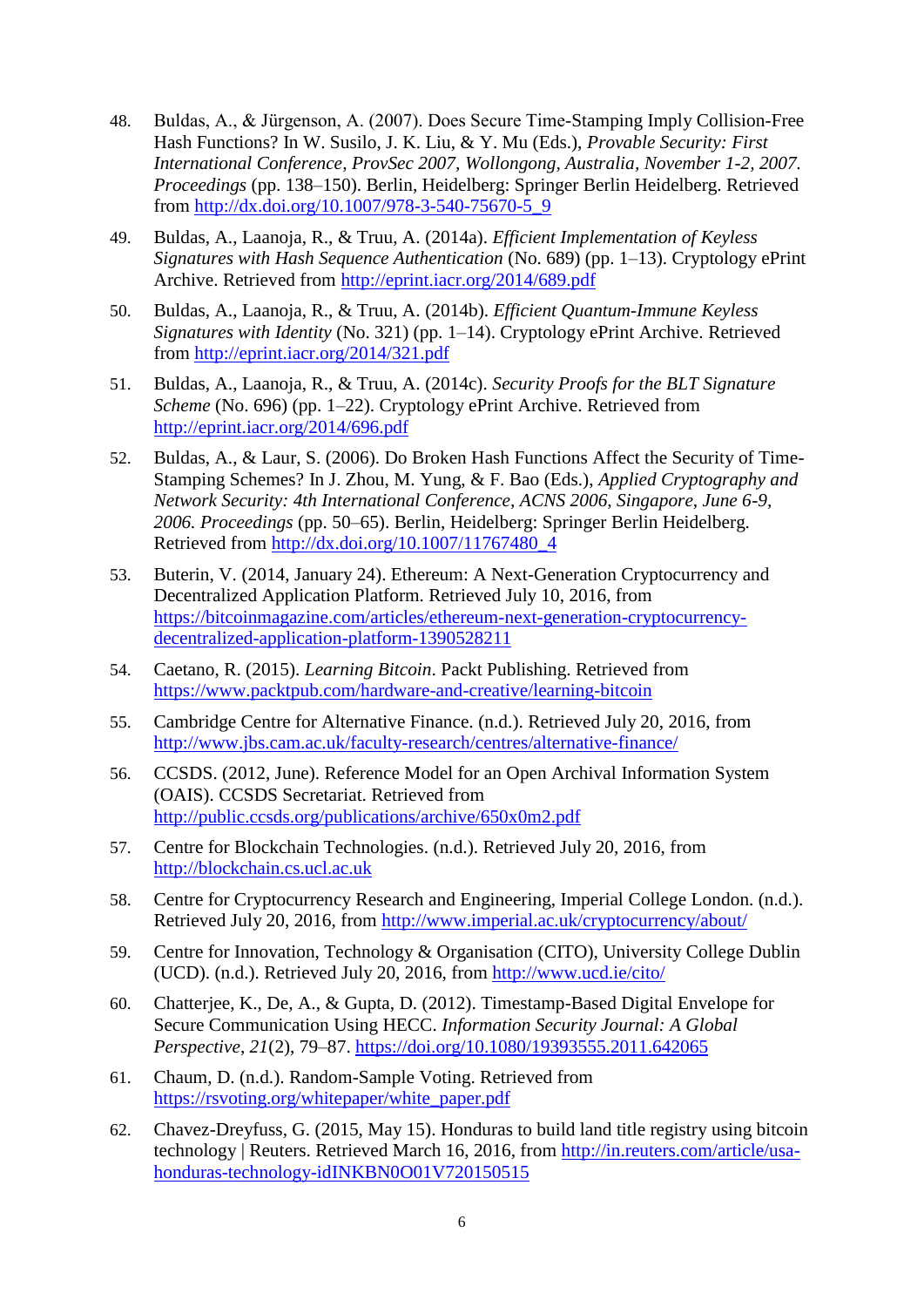- 63. Cohen, B. (2015, August 5). Vermont Considering Blockchain Tech for State Records, Smart Contracts. Retrieved March 16, 2016, from [http://cointelegraph.com/news/vermont-considering-blockchain-tech-for-state-records](http://cointelegraph.com/news/vermont-considering-blockchain-tech-for-state-records-smart-contracts)[smart-contracts](http://cointelegraph.com/news/vermont-considering-blockchain-tech-for-state-records-smart-contracts)
- 64. CoinDesk. (2016, February 19). Who is Satoshi Nakamoto? The creator of Bitcoin remains elusive. Retrieved March 16, 2016, from <http://www.coindesk.com/information/who-is-satoshi-nakamoto/>
- 65. CoinDesk Bitcoin and Blockchain News. (n.d.). Retrieved July 20, 2016, from <http://www.coindesk.com/>
- 66. Consensus 2016: Making Blockchain Real. (n.d.). Retrieved July 20, 2016, from <http://www.coindesk.com/events/consensus-2016/>
- 67. Controlling Crypto-currencies. (n.d.). Retrieved July 20, 2016, from <https://controllingcryptocurrencies.wordpress.com/>
- 68. Copper, D., Santesson, D., Boeyen, S., Housley, R., & Polk, W. (2008). RFC 5280: Internet X.509 Public Key Infrastructure Certificate and Certificate Revocation List (CRL) Profile. Internet Engineering Task Force (IETF). Retrieved from <https://www.ietf.org/rfc/rfc3161.txt>
- 69. Cryptiv. (n.d.). Retrieved July 20, 2016, from<https://cryptiv.com/>
- 70. Cryptocurrency Effects in Digital Transformations | Imperial College Business School. (n.d.). Retrieved July 20, 2016, from [http://wwwf.imperial.ac.uk/business](http://wwwf.imperial.ac.uk/business-school/research/innovation-and-entrepreneurship/ie-research/research-initiatives-and-themes/credit/)[school/research/innovation-and-entrepreneurship/ie-research/research-initiatives-and](http://wwwf.imperial.ac.uk/business-school/research/innovation-and-entrepreneurship/ie-research/research-initiatives-and-themes/credit/)[themes/credit/](http://wwwf.imperial.ac.uk/business-school/research/innovation-and-entrepreneurship/ie-research/research-initiatives-and-themes/credit/)
- 71. Cryptography, Security, and Privacy (CrySP) | SCS | UW. (n.d.). Retrieved July 20, 2016, from<https://crysp.uwaterloo.ca/research/>
- 72. Culubas. (2011, May 25). Timejacking & Bitcoin. Retrieved March 16, 2016, from [http://culubas.blogspot.hr/2011/05/timejacking-bitcoin\\_802.html](http://culubas.blogspot.hr/2011/05/timejacking-bitcoin_802.html)
- 73. Data Dictionary for Preservation Metadata: PREMIS version 3.0. (2015, June). Retrieved from<http://www.loc.gov/standards/premis/v3/premis-3-0-final.pdf>
- 74. DATA ENCRYPTION STANDARD (DES). (1999). National Institute of Standards and Technology. Retrieved from [https://csrc.nist.gov/csrc/media/publications/fips/46/3/archive/1999-10-](https://csrc.nist.gov/csrc/media/publications/fips/46/3/archive/1999-10-25/documents/fips46-3.pdf) [25/documents/fips46-3.pdf](https://csrc.nist.gov/csrc/media/publications/fips/46/3/archive/1999-10-25/documents/fips46-3.pdf)
- 75. David Seaman YouTuber, researcher. (400AD, 47:07). Why Corporations Love Ethereum. Retrieved July 8, 2016, from [http://www.huffingtonpost.com/david](http://www.huffingtonpost.com/david-seaman/why-corporations-love-eth_b_10849632.html)[seaman/why-corporations-love-eth\\_b\\_10849632.html](http://www.huffingtonpost.com/david-seaman/why-corporations-love-eth_b_10849632.html)
- 76. Decentral Consulting Blockchain Consulting Services. (n.d.). Retrieved July 20, 2016, from<http://decentral.ca/decentral-consulting/>
- 77. Deery, B. (2016, May 7). The Blockchain & Future Of Business Records Brian Deery, Chief Scientist of Factom, Inc. Retrieved July 10, 2016, from [http://www.the](http://www.the-blockchain.com/2016/05/07/blockchain-future-business-records-brian-deery-chief-scientist-factom-inc/)[blockchain.com/2016/05/07/blockchain-future-business-records-brian-deery-chief](http://www.the-blockchain.com/2016/05/07/blockchain-future-business-records-brian-deery-chief-scientist-factom-inc/)[scientist-factom-inc/](http://www.the-blockchain.com/2016/05/07/blockchain-future-business-records-brian-deery-chief-scientist-factom-inc/)
- 78. Delmolino, K., Arnett, M., Kosba, A., Miller, A., & Shi, E. (n.d.). Step by Step Towards Creating a Safe Smart Contract: Lessons and Insights from a Cryptocurrency Lab. Retrieved from<http://eprint.iacr.org/2015/460.pdf>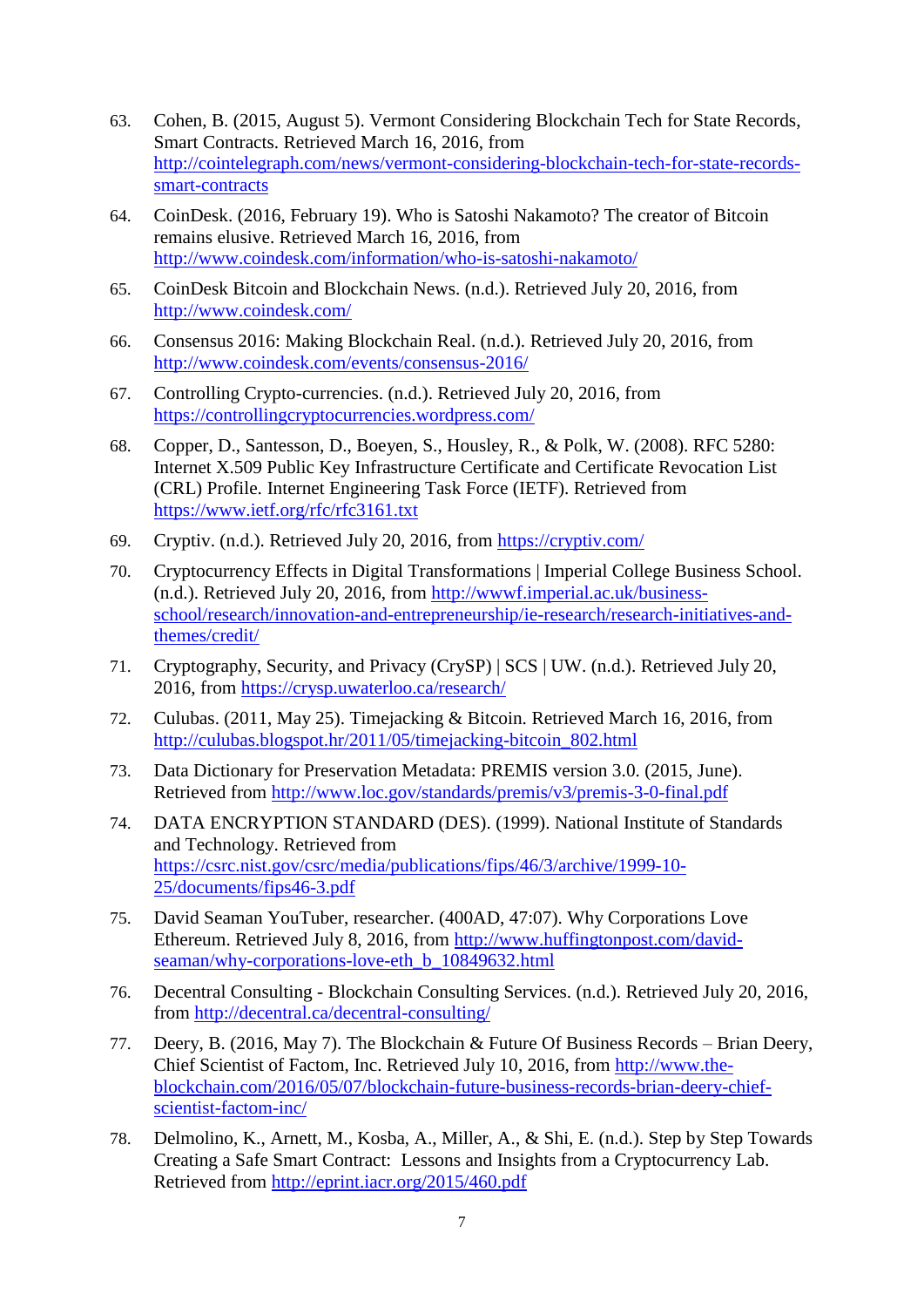- 79. *Deloitte-Blockchain-Enigma-Paradox-Opportunity.pdf*. (2016). Retrieved from [http://bravenewcoin.com/assets/Industry-Reports-2016/Deloitte-Blockchain-Enigma-](http://bravenewcoin.com/assets/Industry-Reports-2016/Deloitte-Blockchain-Enigma-Paradox-Opportunity.pdf)[Paradox-Opportunity.pdf](http://bravenewcoin.com/assets/Industry-Reports-2016/Deloitte-Blockchain-Enigma-Paradox-Opportunity.pdf)
- 80. Demuynck, L., & De Becker, B. (2005). Privacy-Preserving Electronic Health Records. In *CMS 2005: Communications and Multimedia Security* (Vol. 3677, pp. 150–159). Berlin, Heidelberg: Springer. [https://doi.org/https://doi.org/10.1007/11552055\\_15](https://doi.org/https:/doi.org/10.1007/11552055_15)
- 81. Developer Guide. (n.d.). Retrieved March 16, 2016, from <https://bitcoin.org/en/developer-guide#block-chain>
- 82. Digital Certificates Project. (n.d.). Retrieved July 20, 2016, from <http://certificates.media.mit.edu/>
- 83. Digital Currencies, Digital Finance and the Constitution of a New Financial Order: Challenges for the Legal System. (n.d.). Retrieved July 20, 2016, from [https://www.ucl.ac.uk/cles/research\\_initiatives/digital](https://www.ucl.ac.uk/cles/research_initiatives/digital-currencies/events/material/digital-currencies-programme/)[currencies/events/material/digital-currencies-programme/](https://www.ucl.ac.uk/cles/research_initiatives/digital-currencies/events/material/digital-currencies-programme/)
- 84. Digital Finance Initiative | Berkman Klein Center. (n.d.). Retrieved July 20, 2016, from [https://cyber.law.harvard.edu/research/digital\\_currency#](https://cyber.law.harvard.edu/research/digital_currency)
- 85. Digital Finance Institute What we do. (n.d.). Retrieved July 20, 2016, from [http://www.digitalfinanceinstitute.org/?page\\_id=892](http://www.digitalfinanceinstitute.org/?page_id=892)
- 86. Digital Signature Standard (DSS). (2013, July). National Institute of Standards and Technology (NIST). Retrieved from [https://oag.ca.gov/sites/all/files/agweb/pdfs/erds1/fips\\_pub\\_07\\_2013.pdf](https://oag.ca.gov/sites/all/files/agweb/pdfs/erds1/fips_pub_07_2013.pdf)
- 87. Distributed Ledger Technology: beyond block chain Press releases GOV.UK. (n.d.). Retrieved July 10, 2016, from [https://www.gov.uk/government/news/distributed-ledger](https://www.gov.uk/government/news/distributed-ledger-technology-beyond-block-chain)[technology-beyond-block-chain](https://www.gov.uk/government/news/distributed-ledger-technology-beyond-block-chain)
- 88. DLM-Forum (Brussels). (2011). *MoReq2010: modular requirements for records systems : volume 1 : core services & plug-in modules.* Luxembourg: Office for Official Publications of the European Communities. Retrieved from [http://www.moreq.info/files/moreq2010\\_vol1\\_v1\\_1\\_en.pdf](http://www.moreq.info/files/moreq2010_vol1_v1_1_en.pdf)
- 89. Doguet, J. J. (2013). The Nature of the Form: Legal and Regulatory Issues Surrounding The Bitcoin Digital Currency Systems. *Lousiana Law Review*, *73*(4), 1119–153.
- 90. Drescher, D. (2017). *Blockchain Basics: A Non-Technical Introduction in 25 Steps*. Frankfurt am Main: Apress.
- 91. Dumortier, J., & Van den Eynde, S. (n.d.). Electronic Signatures and Trusted Archival Services. Retrieved from <http://www.expertisecentrumdavid.be/davidproject/teksten/DAVIDbijdragen/Tas.pdf>
- 92. DuPont, Q. (2014). The Politics of Cryptography: Bitcoin and The Ordering Machines » The Journal of Peer Production. *Journal of Peer Production*, (4). Retrieved from [http://peerproduction.net/issues/issue-4-value-and-currency/peer-reviewed-articles/the](http://peerproduction.net/issues/issue-4-value-and-currency/peer-reviewed-articles/the-politics-of-cryptography-bitcoin-and-the-ordering-machines/)[politics-of-cryptography-bitcoin-and-the-ordering-machines/](http://peerproduction.net/issues/issue-4-value-and-currency/peer-reviewed-articles/the-politics-of-cryptography-bitcoin-and-the-ordering-machines/)
- 93. Duranti, L. (1990). Diplomatics: New Uses for an Old Science (Part 111). *Archivaria*, *30*, 4–20.
- 94. Duranti, L. (1997). The Archival Bond. *Archives and Museum Informatics*, *11*(3), 215– 218.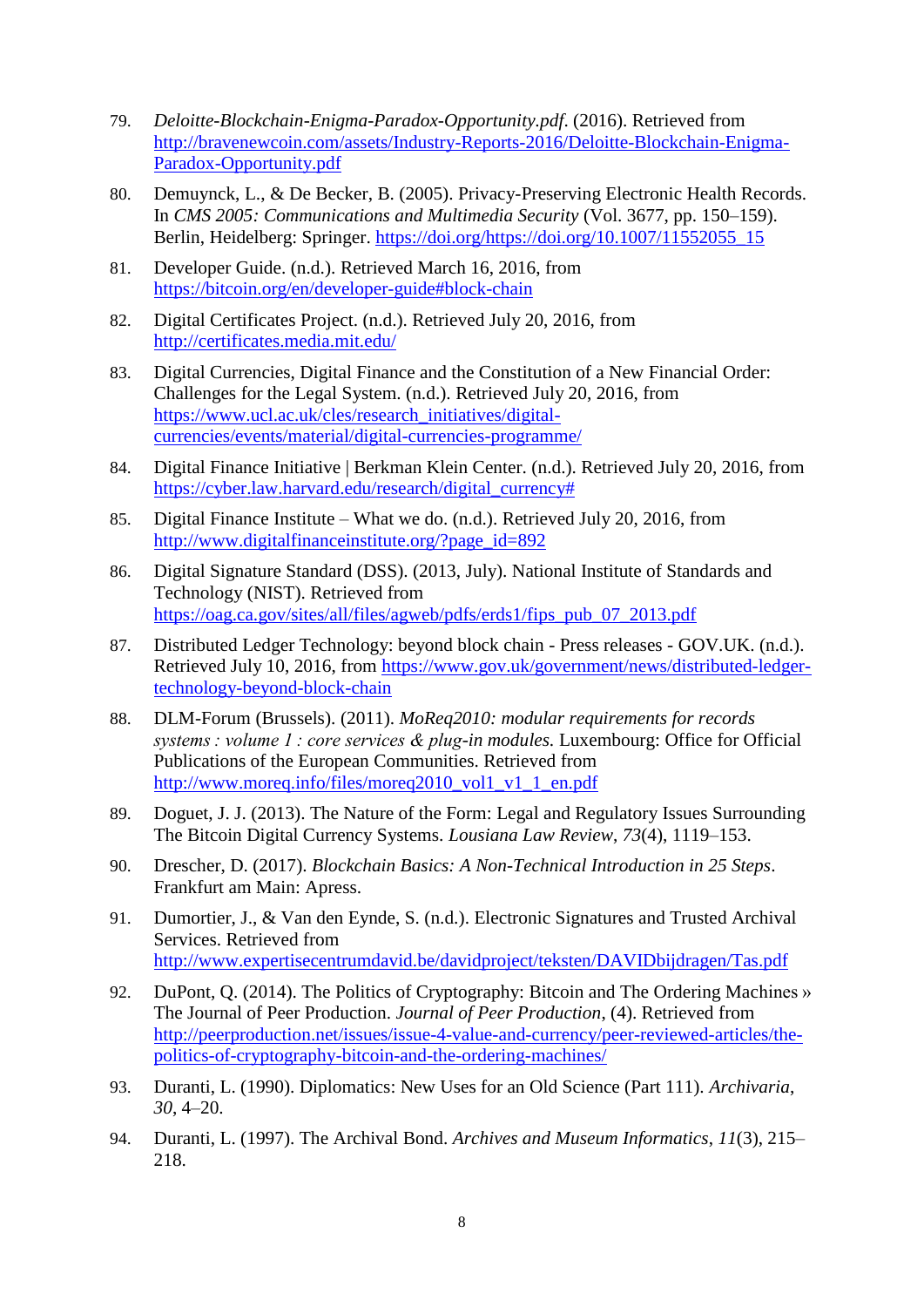- 95. Duranti, L. (n.d.). *The Long-Term Preservation of Authentic Electronic Records: Findings of the InterPARES Project*. San Miniato, Italy: Archilab. Retrieved from <http://www.interpares.org/book/index.cfm>
- 96. Duranti, L., & Rogers, C. (2012). Trust in digital records: An increasingly cloudy legal area. *Computer Law & Security Report*, *28*(5), 522–531.
- 97. ECA, University of Edinburgh. (n.d.). Retrieved July 20, 2016, from <http://www.designinaction.com/research/institution/eca/>
- 98. eIDAS Interoperability Architecture. (2015, November 6). Joinup collaborative platform. Retrieved from [https://joinup.ec.europa.eu/sites/default/files/eidas\\_interoperability\\_architecture\\_v1.00.](https://joinup.ec.europa.eu/sites/default/files/eidas_interoperability_architecture_v1.00.pdf) [pdf](https://joinup.ec.europa.eu/sites/default/files/eidas_interoperability_architecture_v1.00.pdf)
- 99. Electronic Communications Act 2000 Chapter 7 (2000). Retrieved from [http://www.legislation.gov.uk/ukpga/2000/7/pdfs/ukpga\\_20000007\\_en.pdf](http://www.legislation.gov.uk/ukpga/2000/7/pdfs/ukpga_20000007_en.pdf)
- 100. Ending homeless hunger with the blockchain. (2016, May 2). Retrieved July 10, 2016, from<https://www.blockcrushr.com/ending-homeless-hunger-with-the-blockchain>
- 101. English, M., Auer, S., & Domingue, J. (n.d.). Block Chain Technologies & The Semantic Web: A Framework for Symbiotic Development. *3rd Computer Science Conference for University of Bonn Students (CSCUBS) Conference Proceedings*. Retrieved from<http://cscubs.cs.uni-bonn.de/2016/proceedings/paper-10.pdf>
- 102. Enigio Time. (n.d.). Retrieved July 10, 2016, from [https://enigio.com](https://enigio.com/)
- 103. Eskandari, S., Barrera, D., Stobert, E., & Clark, J. (n.d.). A First Look at the Usability of Bitcoin Key Management. Presented at the USEC 2015 Workshop, San Diego, CA: Internet Society. Retrieved from [http://www.internetsociety.org/sites/default/files/05\\_3\\_3.pdf](http://www.internetsociety.org/sites/default/files/05_3_3.pdf)
- 104. Ethereum Foundation. (n.d.). Retrieved July 10, 2016, from <https://www.ethereum.org/foundation>
- 105. Ethereum Foundation and Wanxiang Blockchain Labs announce a blockbuster event combining Devcon2 and the 2nd Global Blockchain Summit in Shanghai, September 19–24, 2016. (2016, April 5). Retrieved July 20, 2016, from [https://blog.ethereum.org/2016/04/05/devcon2-and-blockchain-summit-shanghai](https://blog.ethereum.org/2016/04/05/devcon2-and-blockchain-summit-shanghai-september2016/)[september2016/](https://blog.ethereum.org/2016/04/05/devcon2-and-blockchain-summit-shanghai-september2016/)
- 106. Ethereum Launches Long-Awaited Decentralized App Network. (2015, July 30). Retrieved July 10, 2016, from [http://www.coindesk.com/ethereum-decentralized-app](http://www.coindesk.com/ethereum-decentralized-app-network-launch/)[network-launch/](http://www.coindesk.com/ethereum-decentralized-app-network-launch/)
- 107. Ethereum Project. (n.d.). Retrieved July 10, 2016, from<https://www.ethereum.org/>
- 108. Ethereum Specification. (n.d.). Retrieved November 18, 2017, from <https://github.com/ethereum/go-ethereum/wiki/Ethereum-Specification>
- 109. ETSI. (2014). ETSI EN 319 403: Electronic Signatures and Infrastructures (ESI); Trust Service Provider Conformity Assessment - Requirements for conformity assessment bodies assessing Trust Service Providers. European Telecommunications Standards Institute. Retrieved from [http://www.etsi.org/deliver/etsi\\_en/319400\\_319499/319403/02.01.01\\_20/en\\_319403v0](http://www.etsi.org/deliver/etsi_en/319400_319499/319403/02.01.01_20/en_319403v020101a.pdf) [20101a.pdf](http://www.etsi.org/deliver/etsi_en/319400_319499/319403/02.01.01_20/en_319403v020101a.pdf)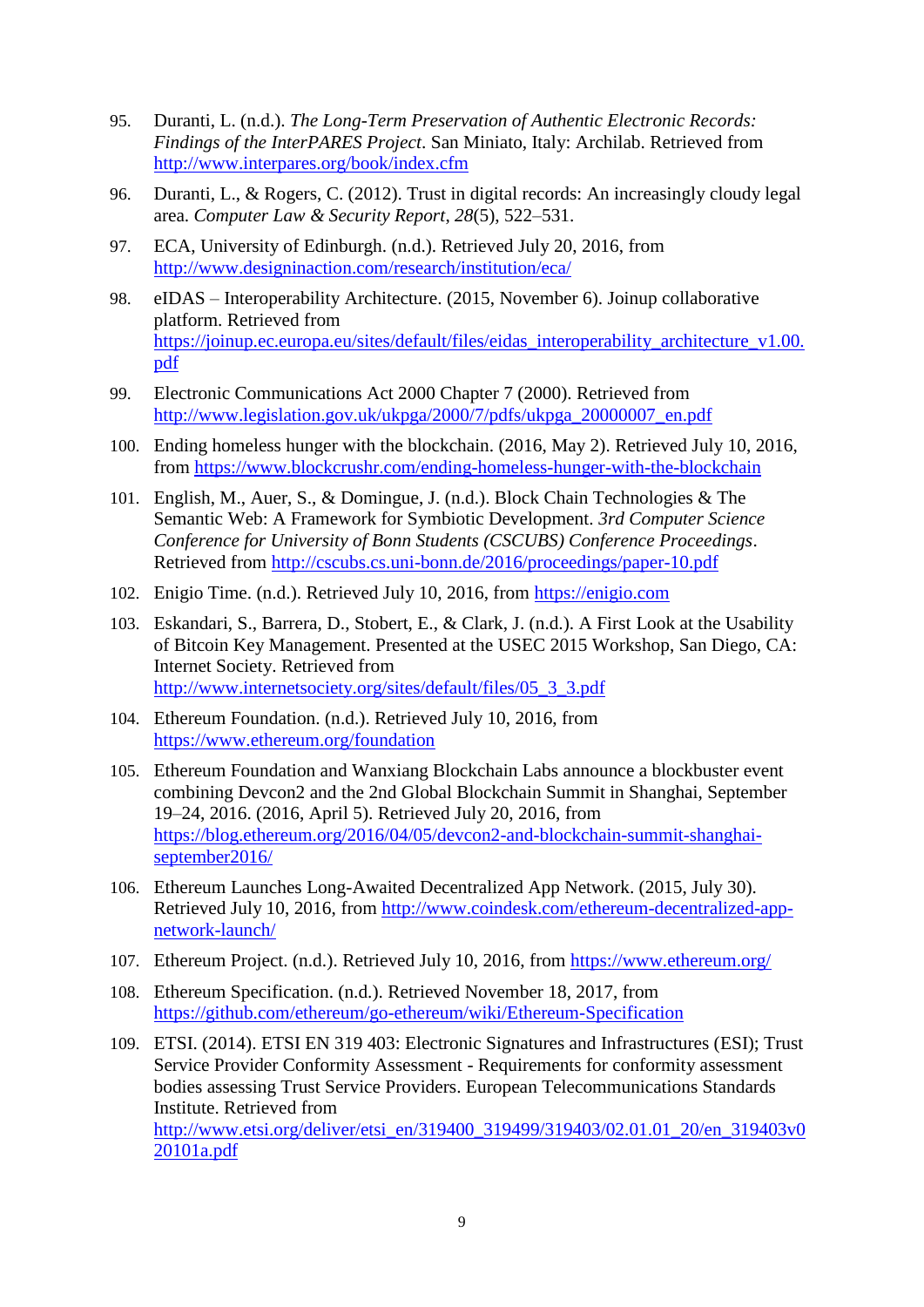- 110. ETSI. (2015a). ETSI TR 119 000: Electronic Signatures and Infrastructures (ESI); The framework for standardization of signatures: overview. Retrieved from [http://www.etsi.org/deliver/etsi\\_tr/119000\\_119099/119000/01.01.01\\_60/tr\\_119000v010](http://www.etsi.org/deliver/etsi_tr/119000_119099/119000/01.01.01_60/tr_119000v010101p.pdf) [101p.pdf](http://www.etsi.org/deliver/etsi_tr/119000_119099/119000/01.01.01_60/tr_119000v010101p.pdf)
- 111. ETSI. (2015b). ETSI TS 119 421: Policy and Security Requirements for Trust Service Providers issuing Time-Stamps. Retrieved from [http://www.etsi.org/deliver/etsi\\_ts/119400\\_119499/119421/01.00.01\\_60/ts\\_119421v01](http://www.etsi.org/deliver/etsi_ts/119400_119499/119421/01.00.01_60/ts_119421v010001p.pdf) [0001p.pdf](http://www.etsi.org/deliver/etsi_ts/119400_119499/119421/01.00.01_60/ts_119421v010001p.pdf)
- 112. ETSI. (2015c). ETSI TS 119 422: Electronic Signatures and Infrastructures (ESI); Time-stamping protocol and time-stamp profiles. Retrieved from [http://www.etsi.org/deliver/etsi\\_ts/119400\\_119499/119422/01.00.01\\_60/ts\\_119422v01](http://www.etsi.org/deliver/etsi_ts/119400_119499/119422/01.00.01_60/ts_119422v010001p.pdf) [0001p.pdf](http://www.etsi.org/deliver/etsi_ts/119400_119499/119422/01.00.01_60/ts_119422v010001p.pdf)
- 113. ETSI. (2016a). ETSI EN 319 102-1: Electronic Signatures and Infrastructures (ESI); Procedures for Creation and Validation of AdES Digital Signatures; Part 1: Creation and Validation. Retrieved from [http://www.etsi.org/deliver/etsi\\_en/319100\\_319199/31910201/01.01.00\\_30/en\\_319102](http://www.etsi.org/deliver/etsi_en/319100_319199/31910201/01.01.00_30/en_31910201v010100v.pdf) [01v010100v.pdf](http://www.etsi.org/deliver/etsi_en/319100_319199/31910201/01.01.00_30/en_31910201v010100v.pdf)
- 114. ETSI. (2016b). ETSI EN 319 122-1: Electronic Signatures and Infrastructures (ESI); CAdES digital signatures; Part 1: Building blocks and CAdES baseline signatures. Retrieved from [http://www.etsi.org/deliver/etsi\\_en/319100\\_319199/31912201/01.01.01\\_60/en\\_319122](http://www.etsi.org/deliver/etsi_en/319100_319199/31912201/01.01.01_60/en_31912201v010101p.pdf) [01v010101p.pdf](http://www.etsi.org/deliver/etsi_en/319100_319199/31912201/01.01.01_60/en_31912201v010101p.pdf)
- 115. ETSI. (2016c). ETSI SR 019 020: The framework for standardization of signatures; Standards for AdES digital signatures in mobile and distributed environments. Retrieved from [http://www.etsi.org/deliver/etsi\\_sr/019000\\_019099/019020/01.01.01\\_60/sr\\_019020v01](http://www.etsi.org/deliver/etsi_sr/019000_019099/019020/01.01.01_60/sr_019020v010101p.pdf) [0101p.pdf](http://www.etsi.org/deliver/etsi_sr/019000_019099/019020/01.01.01_60/sr_019020v010101p.pdf)
- 116. ETSI. (2016d). ETSI TR 119 100: Electronic Signatures and Infrastructures (ESI); Guidance on the use of standards for signature creation and validation. Retrieved from [http://www.etsi.org/deliver/etsi\\_tr/119100\\_119199/119100/01.01.01\\_60/tr\\_119100v010](http://www.etsi.org/deliver/etsi_tr/119100_119199/119100/01.01.01_60/tr_119100v010101p.pdf) [101p.pdf](http://www.etsi.org/deliver/etsi_tr/119100_119199/119100/01.01.01_60/tr_119100v010101p.pdf)
- 117. ETSI EN 319 412-1: Electronic Signatures and Infrastructures (ESI); Certificate Profiles; Part 1: Overview and common data structures. (2015). ETSI. Retrieved from [http://www.etsi.org/deliver/etsi\\_en/319400\\_319499/31941201/01.01.00\\_30/en\\_319412](http://www.etsi.org/deliver/etsi_en/319400_319499/31941201/01.01.00_30/en_31941201v010100v.pdf) [01v010100v.pdf](http://www.etsi.org/deliver/etsi_en/319400_319499/31941201/01.01.00_30/en_31941201v010100v.pdf)
- 118. ETSI EN 319 412-2: Electronic Signatures and Infrastructures (ESI); Certificate Profiles; Part 2: Certificate profile for certificates issued to natural persons. (n.d.). ETSI. Retrieved from [http://www.etsi.org/deliver/etsi\\_en/319400\\_319499/31941202/02.01.00\\_30/en\\_319412](http://www.etsi.org/deliver/etsi_en/319400_319499/31941202/02.01.00_30/en_31941202v020100v.pdf) [02v020100v.pdf](http://www.etsi.org/deliver/etsi_en/319400_319499/31941202/02.01.00_30/en_31941202v020100v.pdf)
- 119. ETSI EN 319 412-3: Electronic Signatures and Infrastructures (ESI); Certificate Profiles; Part 3: Certificate profile for certificates issued to legal persons. (n.d.). ETSI. Retrieved from

[http://www.etsi.org/deliver/etsi\\_en/319400\\_319499/31941203/01.01.00\\_30/en\\_319412](http://www.etsi.org/deliver/etsi_en/319400_319499/31941203/01.01.00_30/en_31941203v010100v.pdf) [03v010100v.pdf](http://www.etsi.org/deliver/etsi_en/319400_319499/31941203/01.01.00_30/en_31941203v010100v.pdf)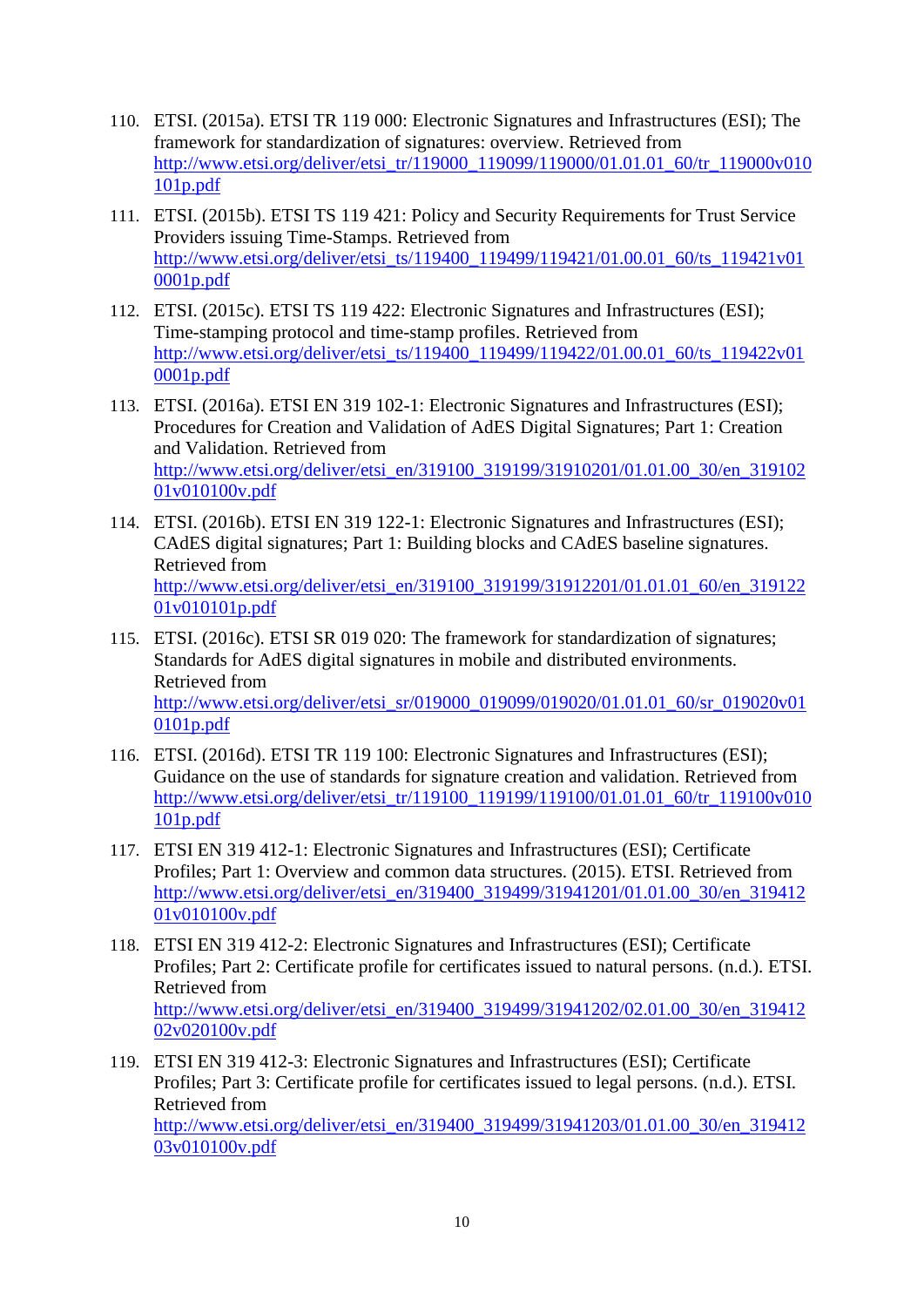- 120. ETSI EN 319 421: Electronic Signatures and Infrastructures (ESI); Policy and Security Requirements for Trust Service Providers issuing Time-Stamps. (n.d.). ETSI. Retrieved from [http://www.etsi.org/deliver/etsi\\_en/319400\\_319499/319421/01.00.00\\_20/en\\_319421v0](http://www.etsi.org/deliver/etsi_en/319400_319499/319421/01.00.00_20/en_319421v010000a.pdf) [10000a.pdf](http://www.etsi.org/deliver/etsi_en/319400_319499/319421/01.00.00_20/en_319421v010000a.pdf)
- 121. ETSI EN 319 422: Electronic Signatures and Infrastructures (ESI); Time-stamping protocol and time-stamp token profiles. (2016). ETSI. Retrieved from [http://www.etsi.org/deliver/etsi\\_en/319400\\_319499/319422/01.01.01\\_60/en\\_319422v0](http://www.etsi.org/deliver/etsi_en/319400_319499/319422/01.01.01_60/en_319422v010101p.pdf) [10101p.pdf](http://www.etsi.org/deliver/etsi_en/319400_319499/319422/01.01.01_60/en_319422v010101p.pdf)
- 122. ETSI TS 119 312: Electronic Signatures and Infrastructures (ESI). (n.d.). ETSI. Retrieved from [http://www.etsi.org/deliver/etsi\\_ts/119300\\_119399/119312/01.01.01\\_60/ts\\_119312v01](http://www.etsi.org/deliver/etsi_ts/119300_119399/119312/01.01.01_60/ts_119312v010101p.pdf) [0101p.pdf](http://www.etsi.org/deliver/etsi_ts/119300_119399/119312/01.01.01_60/ts_119312v010101p.pdf)
- 123. European Securities and Markets Authority. (2016). *Discussion Paper: The Distributed Ledger Technology Applied to Securities Markets* (pp. 1–34). Retrieved from [https://www.esma.europa.eu/sites/default/files/library/2016-773\\_dp\\_dlt.pdf](https://www.esma.europa.eu/sites/default/files/library/2016-773_dp_dlt.pdf)
- 124. Exclusive Interview With Factom CEO Peter Kirby. (2015, May 18). Retrieved July 10, 2016, from<http://bitcoinist.net/exclusive-interview-factom-ceo-peter-kirby/>
- 125. Eyal, I., & Sirer, E. G. (2014). Majority is not Enough: Bitcoin Mining is Vulnerable. Retrieved from [http://fc14.ifca.ai/papers/fc14\\_submission\\_82.pdf](http://fc14.ifca.ai/papers/fc14_submission_82.pdf)
- 126. Factom signs smart city deal to roll out blockchain verification across China. (n.d.). Retrieved July 10, 2016, from [https://uk.news.yahoo.com/factom-signs-smart-city-deal-](https://uk.news.yahoo.com/factom-signs-smart-city-deal-212854516.html)[212854516.html](https://uk.news.yahoo.com/factom-signs-smart-city-deal-212854516.html)
- 127. Falcon A Fast Bitcoin Backbone. (n.d.). Retrieved July 20, 2016, from <http://www.falcon-net.org/>
- 128. FAQ Bitcoin. (n.d.). Retrieved July 10, 2016, from [https://bitcoin.org/en/faq#what-is](https://bitcoin.org/en/faq#what-is-bitcoin)[bitcoin](https://bitcoin.org/en/faq#what-is-bitcoin)
- 129. FC'16 : Financial Cryptography 2016. (n.d.). Retrieved July 20, 2016, from <http://fc16.ifca.ai/>
- 130. Findlay, C. (2015). Decentralised and inviolate: the blockchain and its uses for digital archives. Retrieved March 15, 2016, from [http://rkroundtable.org/2015/01/23/decentralised-and-inviolate-the-blockchain-and-its](http://rkroundtable.org/2015/01/23/decentralised-and-inviolate-the-blockchain-and-its-uses-for-digital-archives/)[uses-for-digital-archives/](http://rkroundtable.org/2015/01/23/decentralised-and-inviolate-the-blockchain-and-its-uses-for-digital-archives/)
- 131. Finley, K. (2014, January 27). Out in the Open: Teenage Hacker Transforms Web Into One Giant Bitcoin Network. Retrieved July 10, 2016, from <http://www.wired.com/2014/01/ethereum/>
- 132. Fintech and Blockchain World Expo. (n.d.). Retrieved July 20, 2016, from <http://www.fabexpo.ca/>
- 133. Fischer-Dieskau, S., & Wilke, D. (2006). Electronically signed documents: legal requirements and measures for their long-term conservation. *Digital Evidence and Electronic Signature Law Review*, *3*, 40–44. [https://doi.org/http://dx.doi.org/10.14296/deeslr.v3i0.1771](https://doi.org/http:/dx.doi.org/10.14296/deeslr.v3i0.1771)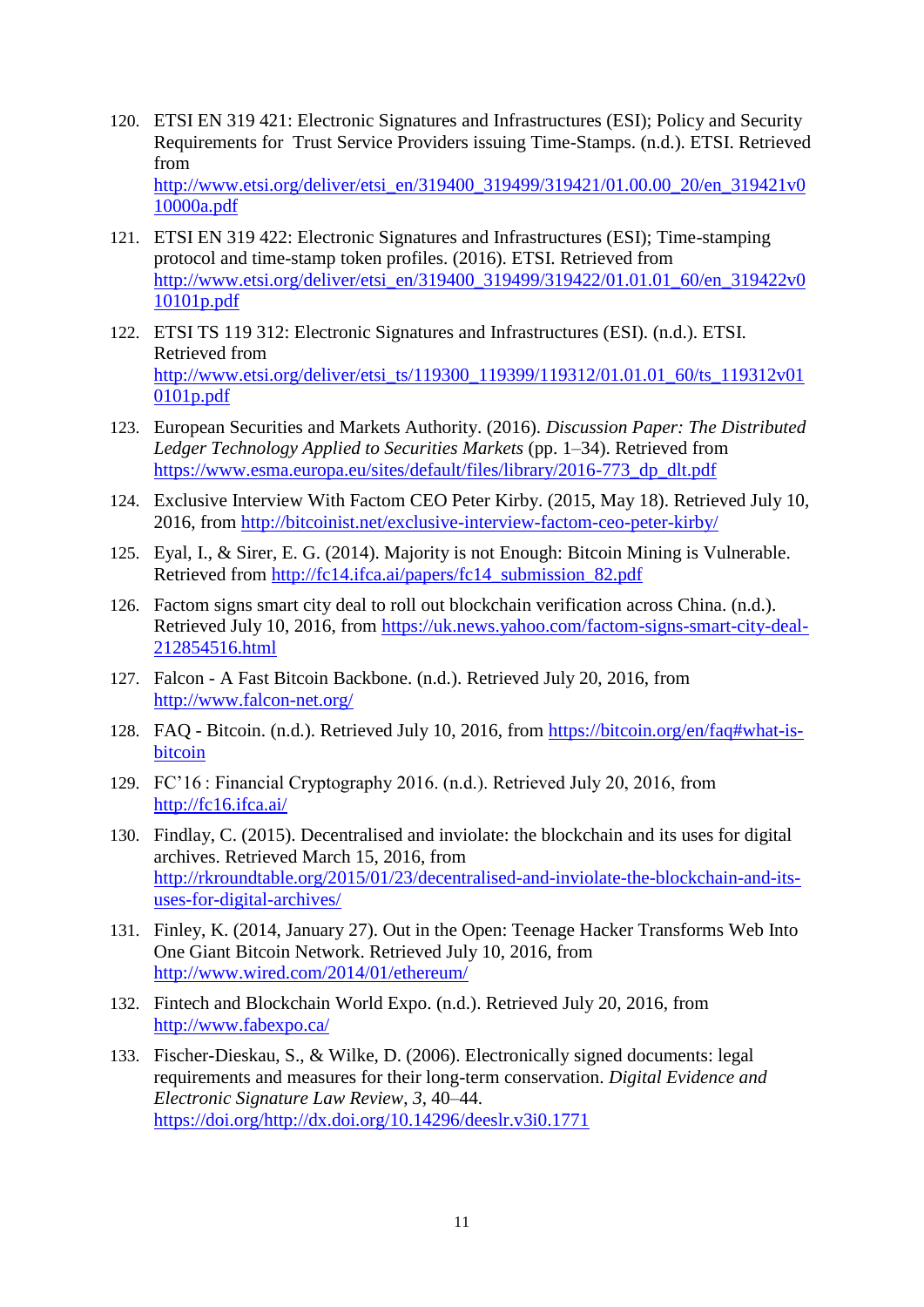- 134. France Issues New Ruling for Mini-Bonds Trading on Blockchain Platforms. (n.d.). Retrieved July 8, 2016, from [https://btcmanager.com/news/finance/france-issues-new](https://btcmanager.com/news/finance/france-issues-new-ruling-for-mini-bonds-trading-on-blockchain-platforms/)[ruling-for-mini-bonds-trading-on-blockchain-platforms/](https://btcmanager.com/news/finance/france-issues-new-ruling-for-mini-bonds-trading-on-blockchain-platforms/)
- 135. Franco, E. (2015). Inside the Chinese Bitcoin Mine That's Grossing \$1.5M a Month. Retrieved March 15, 2016, from [http://motherboard.vice.com/read/chinas-biggest](http://motherboard.vice.com/read/chinas-biggest-secret-bitcoin-mine)[secret-bitcoin-mine](http://motherboard.vice.com/read/chinas-biggest-secret-bitcoin-mine)
- 136. Franco, P. (2014). *Understanding Bitcoin: Cryptography, Engineering and Economics*. John Wiley and Sons. Retrieved from <http://onlinelibrary.wiley.com/book/10.1002/9781119019138>
- 137. Fromknecht, C., Velicanu, D., & Yakoubov, S. (2014). A Decentralized Public Key Infrastructure with Identity Retention. *IACR Cryptology ePrint Archive*, *2014*, 803.
- 138. Giaretta, D. (2011). *Advanced Digital Preservation* (1st ed.). Berlin Heidelberg: Springer-Verlag. Retrieved from<http://www.springer.com/us/book/9783642168086>
- 139. Giaretta, D., Matthews, B., Bicarregui, J., Lambert, S., Guercio, M., Michetti, G., & Sawyer, D. (2009). Significant Properties, Authenticity, Provenance, Representation Information and OAIS. In *iPres 2009: The Sixth International Conference on Preservation of Digital Objects* (pp. 67–73). San Francisco, CA. Retrieved from <http://escholarship.org/uc/item/0wf3j9cw#page-1>
- 140. Gipp, B., Meuschke, N., & Gernandt, A. (2015). Decentralized Trusted Timestamping using the Crypto Currency Bitcoin. *arXiv Preprint arXiv:1502.04015*. Retrieved from <http://arxiv.org/abs/1502.04015>
- 141. Gondrom, T., Brandner, R., & Pordesch, U. (2007). RFC 4998: Evidence Record Syntax (ERS). Retrieved from<https://tools.ietf.org/pdf/rfc4998.pdf>
- 142. Great Britain, & Treasury. (2015). *Digital currencies response to the call for information*. London: HM Treasury. Retrieved from [https://www.gov.uk/government/uploads/system/uploads/attachment\\_data/file/414040/d](https://www.gov.uk/government/uploads/system/uploads/attachment_data/file/414040/digital_currencies_response_to_call_for_information_final_changes.pdf) igital currencies response to call for information final changes.pdf
- 143. Groven, A.-K. (2010). *Trust Strategies in Long- term Management and Preservation of Digital Records A Deliverable to the LongRec Research Project Norsk Regnesentral* (p. 57). Retrieved from [http://citeseerx.ist.psu.edu/viewdoc/download?doi=10.1.1.417.4307&rep=rep1&type=p](http://citeseerx.ist.psu.edu/viewdoc/download?doi=10.1.1.417.4307&rep=rep1&type=pdf) [df](http://citeseerx.ist.psu.edu/viewdoc/download?doi=10.1.1.417.4307&rep=rep1&type=pdf)
- 144. Guardtime secures over a million Estonian healthcare records on the blockchain. (n.d.). Retrieved July 10, 2016, from [http://www.ibtimes.co.uk/guardtime-secures-over](http://www.ibtimes.co.uk/guardtime-secures-over-million-estonian-healthcare-records-blockchain-1547367)[million-estonian-healthcare-records-blockchain-1547367](http://www.ibtimes.co.uk/guardtime-secures-over-million-estonian-healthcare-records-blockchain-1547367)
- 145. Haber, S., & Stornetta, W. S. (n.d.). How to Time-Stamp a Digital Document. *Journal of Cryptology*, *3(1991)*(2), 99–111.
- 146. Hanson, R. (2000). Shall We Vote on Values, But Bet on Beliefs? *Journal of Political Philosophy*, 1–40.
- 147. Heilman, E., Baldimtsi, F., & Goldberg, S. (n.d.). Blindly Signed Contracts: Anonymous On-Blockchain and Off-Blockchain Bitcoin Transactions. Retrieved from <https://pdfs.semanticscholar.org/98a5/fb41d0842c3123268024682e43807291951a.pdf>
- 148. Herceg, B., Brzica, H., & Stančić, H. (n.d.). Digitally signed records friend or foe? *inFuture2015: E-Institutions – Openness, Accessibility and Preservation*, 148.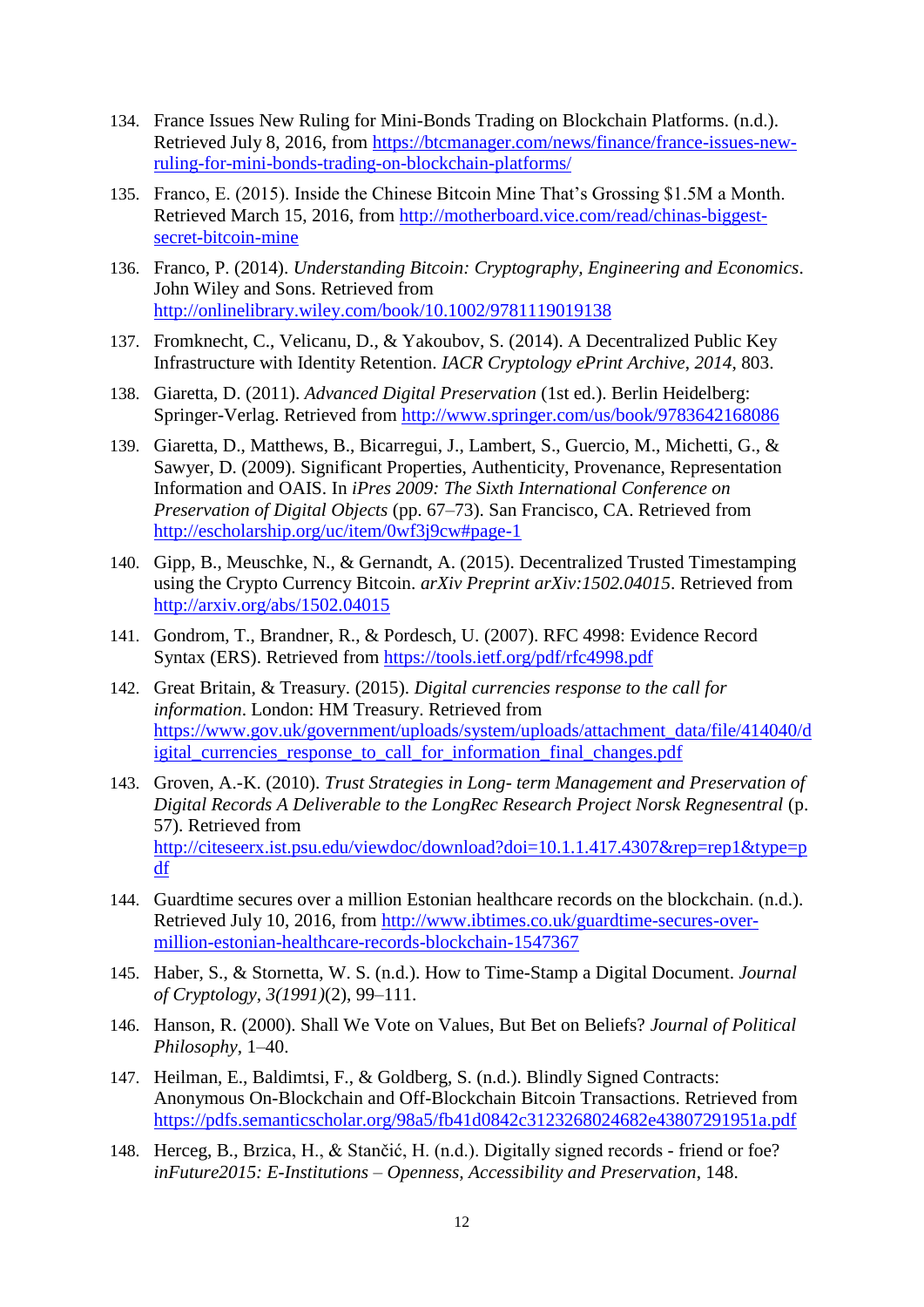- 149. How Blockchain Helps Brooklyn Dwellers Use Neighbors' Solar Energy. (n.d.). Retrieved July 10, 2016, from [http://www.npr.org/sections/alltechconsidered/2016/07/04/482958497/how-blockchain](http://www.npr.org/sections/alltechconsidered/2016/07/04/482958497/how-blockchain-helps-brooklyn-dwellers-use-neighbors-solar-energy)[helps-brooklyn-dwellers-use-neighbors-solar-energy](http://www.npr.org/sections/alltechconsidered/2016/07/04/482958497/how-blockchain-helps-brooklyn-dwellers-use-neighbors-solar-energy)
- 150. How Provenance is Channeling the Blockchain for Social Good. (2015, December 17). Retrieved July 9, 2016, from [http://www.coindesk.com/provenance-channeling](http://www.coindesk.com/provenance-channeling-blockchain-social-good/)[blockchain-social-good/](http://www.coindesk.com/provenance-channeling-blockchain-social-good/)
- 151. How "the Blockchain" Could Actually Change the Music Industry. (n.d.). Retrieved July 10, 2016, from [http://www.billboard.com/articles/business/6655915/how-the](http://www.billboard.com/articles/business/6655915/how-the-blockchain-could-actually-change-the-music-industry)[blockchain-could-actually-change-the-music-industry](http://www.billboard.com/articles/business/6655915/how-the-blockchain-could-actually-change-the-music-industry)
- 152. IBM developerWorks. International business machines. (2007). The History of Notes and Domino. Retrieved November 18, 2017, from <https://www.ibm.com/developerworks/lotus/library/ls-NDHistory/ls-NDHistory-pdf.pdf>
- 153. Ibrahimpašić, B., & Liđan, E. (n.d.). Digitalni potpis. *Osječki Matematički List*, *10*(2), 139–148.
- 154. IC3: Advancing the science and applications of blockchains. (n.d.). Retrieved July 20, 2016, from<http://www.initc3.org/>
- 155. IEEE Symposium on Security and Privacy 2016. (n.d.). Retrieved July 20, 2016, from <http://www.ieee-security.org/TC/SP2016/>
- 156. I'm Imogen Heap. And This Is Why I'm Releasing My Music on Blockchain. (2015, October 5). Retrieved July 8, 2016, from [http://www.digitalmusicnews.com/2015/10/05/im-imogen-heap-and-this-is-why-im](http://www.digitalmusicnews.com/2015/10/05/im-imogen-heap-and-this-is-why-im-releasing-my-music-on-blockchain/)[releasing-my-music-on-blockchain/](http://www.digitalmusicnews.com/2015/10/05/im-imogen-heap-and-this-is-why-im-releasing-my-music-on-blockchain/)
- 157. Iñigo Barreira, Jerome Bordier, Olivier Delos, Arno Fiedler, Tomasz Mielnicki, Artur Miękina, … Sławomir Górniak. (2016, June). Analysis of standards related to Trust Service Providers. Mapping of requirements of eIDAS to existing standards. ENISA. Retrieved from [https://www.enisa.europa.eu/publications/tsp\\_standards\\_2015/at\\_download/fullReport](https://www.enisa.europa.eu/publications/tsp_standards_2015/at_download/fullReport)
- 158. International Council on Archives. (2007). *International Standard for Describing Functions* (1st ed.). Dresden, Germany: International Council on Archives. Retrieved from [http://www.ica.org/10208/standards/isdf-international-standard-for-describing](http://www.ica.org/10208/standards/isdf-international-standard-for-describing-functions.html)[functions.html](http://www.ica.org/10208/standards/isdf-international-standard-for-describing-functions.html)
- 159. InterPARES 2 Project: Dictionary. (n.d.). Retrieved from [http://www.interpares.org/ip2/display\\_file.cfm?doc=ip2\\_dictionary.pdf&CFID=133039](http://www.interpares.org/ip2/display_file.cfm?doc=ip2_dictionary.pdf&CFID=13303969&CFTOKEN=32926910) [69&CFTOKEN=32926910](http://www.interpares.org/ip2/display_file.cfm?doc=ip2_dictionary.pdf&CFID=13303969&CFTOKEN=32926910)
- 160. InterPARES 2 Project: Glossary. (n.d.). Retrieved from [http://www.interpares.org/ip2/display\\_file.cfm?doc=ip2\\_glossary.pdf&CFID=9375403](http://www.interpares.org/ip2/display_file.cfm?doc=ip2_glossary.pdf&CFID=9375403&CFTOKEN=32446394) [&CFTOKEN=32446394](http://www.interpares.org/ip2/display_file.cfm?doc=ip2_glossary.pdf&CFID=9375403&CFTOKEN=32446394)
- 161. InterPARES 2 Project: Record Ontologies. (n.d.). Retrieved from [http://www.interpares.org/ip2/display\\_file.cfm?doc=ip2\\_ontology.pdf](http://www.interpares.org/ip2/display_file.cfm?doc=ip2_ontology.pdf)
- 162. InterPARES 2 Project: Terminology Database. (n.d.). [Online database]. Retrieved July 8, 2016, from [http://www.interpares.org/ip2/ip2\\_terminology\\_db.cfm](http://www.interpares.org/ip2/ip2_terminology_db.cfm)
- 163. InterPARES Trust: Terminology Database. (n.d.). [Online database]. Retrieved March 15, 2016, from<http://arstweb.clayton.edu/interlex/>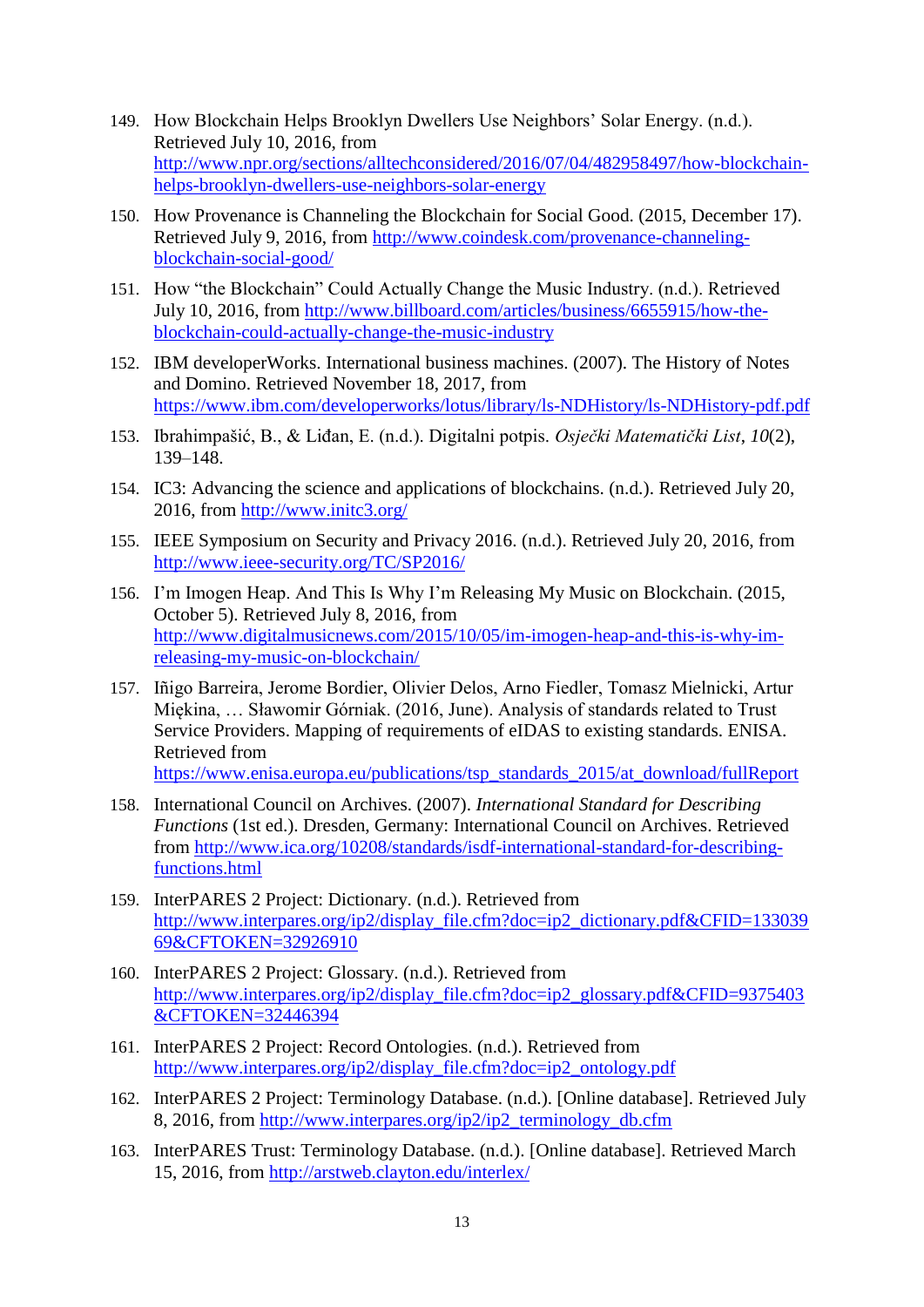- 164. Introducing Virtual Notary. (n.d.). Retrieved July 8, 2016, from <http://hackingdistributed.com/2013/06/20/virtual-notary-intro/>
- 165. iPRES International Conference on Digital Preservation. (n.d.). Retrieved July 20, 2016, from<http://ipres-conference.org/>
- 166. ISAD(G): General International Standard Archival Description Second edition. (2016). ICA. Retrieved from [https://www.ica.org/en/isadg-general-international](https://www.ica.org/en/isadg-general-international-standard-archival-description-second-edition)[standard-archival-description-second-edition](https://www.ica.org/en/isadg-general-international-standard-archival-description-second-edition)
- 167. ISO/IEC. (2001). ISO 15489-1:2001 Information and Documentation Records Management –Part I: GeneralInformation and Documentation – Records Management – Part I: General. ISO. Retrieved from [http://www.iso.org/iso/catalogue\\_detail?csnumber=31908](http://www.iso.org/iso/catalogue_detail?csnumber=31908)
- 168. ISO/IEC. (2008). ISO/IEC 18014-1: Information technology security techniques time-stamping services — part 1: Framework. Retrieved from <https://www.iso.org/standard/50678.html>
- 169. ISO/IEC. (2009a). ISO/IEC 18014-2: Information technology ― security techniques time-stamping services — part 2: Mechanisms producing independent tokens. Retrieved from <https://www.iso.org/standard/50482.html>
- 170. ISO/IEC. (2009b). ISO/IEC 18014-3: Information technology security techniques time-stamping services — Part 3: mechanisms producing linked tokens. Retrieved from <https://www.iso.org/standard/50457.html>
- 171. ISO/IEC. (2012a). ISO 14721: 2012– Space data and information transfer systems -- Open archival information system (OAIS) -- Reference model. ISO. Retrieved from [http://www.iso.org/iso/catalogue\\_detail.htm?csnumber=57284](http://www.iso.org/iso/catalogue_detail.htm?csnumber=57284)
- 172. ISO/IEC. (2012b). ISO 16363: 2012– Space data and information transfer systems -- Audit and certification of trustworthy digital repositories. ISO. Retrieved from [http://www.iso.org/iso/catalogue\\_detail.htm?csnumber=56510](http://www.iso.org/iso/catalogue_detail.htm?csnumber=56510)
- 173. ISO/IEC. (2012c, September 15). ISO/IEC 17065: Conformity assessment Requirements for bodies certifying products, processes and services. ISO. Retrieved from [http://www.atlanticcertifiedorganic.ca/isoiec17065\\_ed1.0\\_en.pdf](http://www.atlanticcertifiedorganic.ca/isoiec17065_ed1.0_en.pdf)
- 174. ISO/IEC. (n.d.). ISO 27001: 2013 Information security management. Internationl Organization for Standardization. Retrieved from <https://www.iso.org/obp/ui/#iso:std:iso-iec:27001:ed-2:v1:en>
- 175. Juels, A., Luby, M., & Ostrovsky, R. (1997). Security of blind digital signatures. *Advances in Cryptology – CRYPTO'97*, (1), 150–164. [https://doi.org/https://doi.org/10.1007/BFb005223310.1007/BFb0052233](https://doi.org/https:/doi.org/10.1007/BFb005223310.1007/BFb0052233)
- 176. Kahn, J. (n.d.). U.S. Wants Its Own Secure and Self-Destructing Messaging App. Retrieved July 10, 2016, from [http://www.bloomberg.com/news/articles/2016-04-25/u](http://www.bloomberg.com/news/articles/2016-04-25/u-s-wants-its-own-secure-and-self-destructing-messaging-app)[s-wants-its-own-secure-and-self-destructing-messaging-app](http://www.bloomberg.com/news/articles/2016-04-25/u-s-wants-its-own-secure-and-self-destructing-messaging-app)
- 177. Kar, I. (n.d.). The DTCC and 4 top banks used blockchain tech to trade credit swaps. Retrieved July 8, 2016, from [http://qz.com/656959/the-dtcc-and-4-top-banks-used](http://qz.com/656959/the-dtcc-and-4-top-banks-used-blockchain-tech-to-trade-credit-swaps/)[blockchain-tech-to-trade-credit-swaps/](http://qz.com/656959/the-dtcc-and-4-top-banks-used-blockchain-tech-to-trade-credit-swaps/)
- 178. Katulić, T. (2011). Razvoj pravne regulacije elektroničkog potpisa, elektroničkog certifikata i elektroničke isprave u hrvatskom i poredbenom pravu. *Zbornik Pravnog Fakulteta U Zagrebu*, *61*(4), 1343–1344.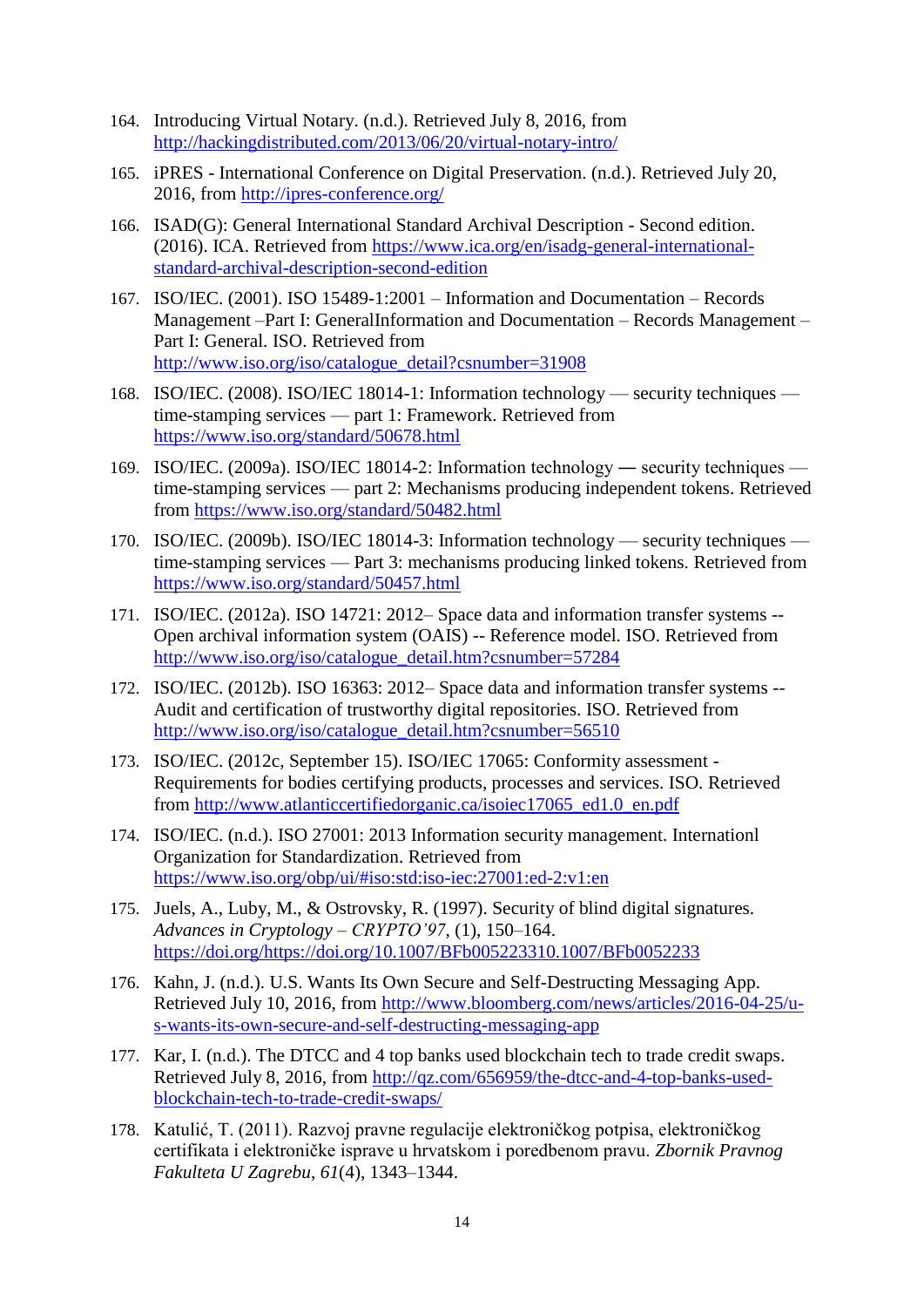- 179. Kelly, T. (1998). The Myth of the Skytale. *Cryptologia*, *22*(3), 244–260. <https://doi.org/10.1080/0161-119891886902>
- 180. Krishnan Ramachandran, H., Saketh, S., & Vaibhav, M. V. T. (2015). Bitcoin Mining: Transition to Cloud. *International Journal of Cloud Applications and Computing*, *5*(4), 56–87.<https://doi.org/10.4018/IJCAC.2015100104>
- 181. Launching a Digital Currency Initiative. (2015, April 15). Retrieved July 21, 2016, from [https://medium.com/mit-media-lab-digital-currency-initiative/launching-a-digital](https://medium.com/mit-media-lab-digital-currency-initiative/launching-a-digital-currency-initiative-238fc678aba2)[currency-initiative-238fc678aba2](https://medium.com/mit-media-lab-digital-currency-initiative/launching-a-digital-currency-initiative-238fc678aba2)
- 182. Ledgers and Law in the Blockchain | King's Review Magazine. (n.d.). Retrieved July 20, 2016, from [http://kingsreview.co.uk/magazine/blog/2015/06/23/ledgers-and-law-in](http://kingsreview.co.uk/magazine/blog/2015/06/23/ledgers-and-law-in-the-blockchain/)[the-blockchain/](http://kingsreview.co.uk/magazine/blog/2015/06/23/ledgers-and-law-in-the-blockchain/)
- 183. Lekkas, D., & Gritzalis, D. (2008). Long-term verifiability of the electronic healthcare records' authenticity. *International Journal of Medical Informatics*, *76*(5–6), 442–448. [https://doi.org/http://dx.doi.org/10.1016/j.ijmedinf.2006.09.010](https://doi.org/http:/dx.doi.org/10.1016/j.ijmedinf.2006.09.010)
- 184. Lemieux, V. L. (2016). Blockchain Technology for Recordkeeping. Help or Hype? (Technical Report). Retrieved from [https://www.researchgate.net/publication/309414276\\_Blockchain\\_for\\_Recordkeeping\\_](https://www.researchgate.net/publication/309414276_Blockchain_for_Recordkeeping_Help_or_Hype) [Help\\_or\\_Hype](https://www.researchgate.net/publication/309414276_Blockchain_for_Recordkeeping_Help_or_Hype)
- 185. Lemieux, V. L. (2016). Trusting records: is Blockchain technology the answer? *Records Management Journal*, *26*(2), 110–139.
- 186. Lemieux, V. L., & Sporny, M. (2017). Preserving the Archival Bond in Distributed Ledgers: A Data Model and Syntax. In *Proceedings of the 26th International Conference on World Wide Web Companion* (pp. 1437–1443). Retrieved from <https://dl.acm.org/citation.cfm?id=3053896>
- 187. Levy, J. (n.d.). I Love the blockchain, just not the bitcoin. Retrieved from <http://www.coindesk.com/love-blockchain-just-bitcoin>
- 188. Ley de Propiedad (Property Law), Pub. L. No. No. 82-2004, 44 (2004). Retrieved from <https://www.ccit.hn/wp-content/uploads/2013/12/LEY-DE-PROPIEDAD.pdf>
- 189. Lloyd's. (2016). *Bitcoin: Risk factors for insurance* (Emerging Risk Report Technology) (pp. 1–30). Retrieved from [http://www.lloyds.com/~/media/files/news%20and%20insight/risk%20insight/2015/bitc](http://www.lloyds.com/~/media/files/news%20and%20insight/risk%20insight/2015/bitcoin%20%20final.pdf) [oin%20%20final.pdf](http://www.lloyds.com/~/media/files/news%20and%20insight/risk%20insight/2015/bitcoin%20%20final.pdf)
- 190. Luu, L., Chu, D.-H., Olickel, H., Saxena, P., & Hobor, A. (n.d.). Making Smart Contracts Smarter. Retrieved from<https://eprint.iacr.org/2016/633.pdf>
- 191. Mackenzie, A. (1996). Undecidability: The History and Time of the Universal Turing Machine. *Configurations*, *4*(3), 359–379.<https://doi.org/10.1353/con.1996.0020>
- 192. MacNeil, H. (2002). Providing grounds for trust II: The findings of the authenticity task force of interPARES. *Archivaria*, (54), 24–58.
- 193. Macneil, H., Wei, C., Archives, B. M., Duranti, L., Guercio, M., Lee, B., & Roeder, J. (n.d.). *Authenticity Task Force Report* (p. 33). Retrieved from [http://www.interpares.org/book/interpares\\_book\\_d\\_part1.pdf](http://www.interpares.org/book/interpares_book_d_part1.pdf)
- 194. Mak, B., Duranti, L., & Franks, P. (2004). Authenticity. In *Encyclopedia of archival science*.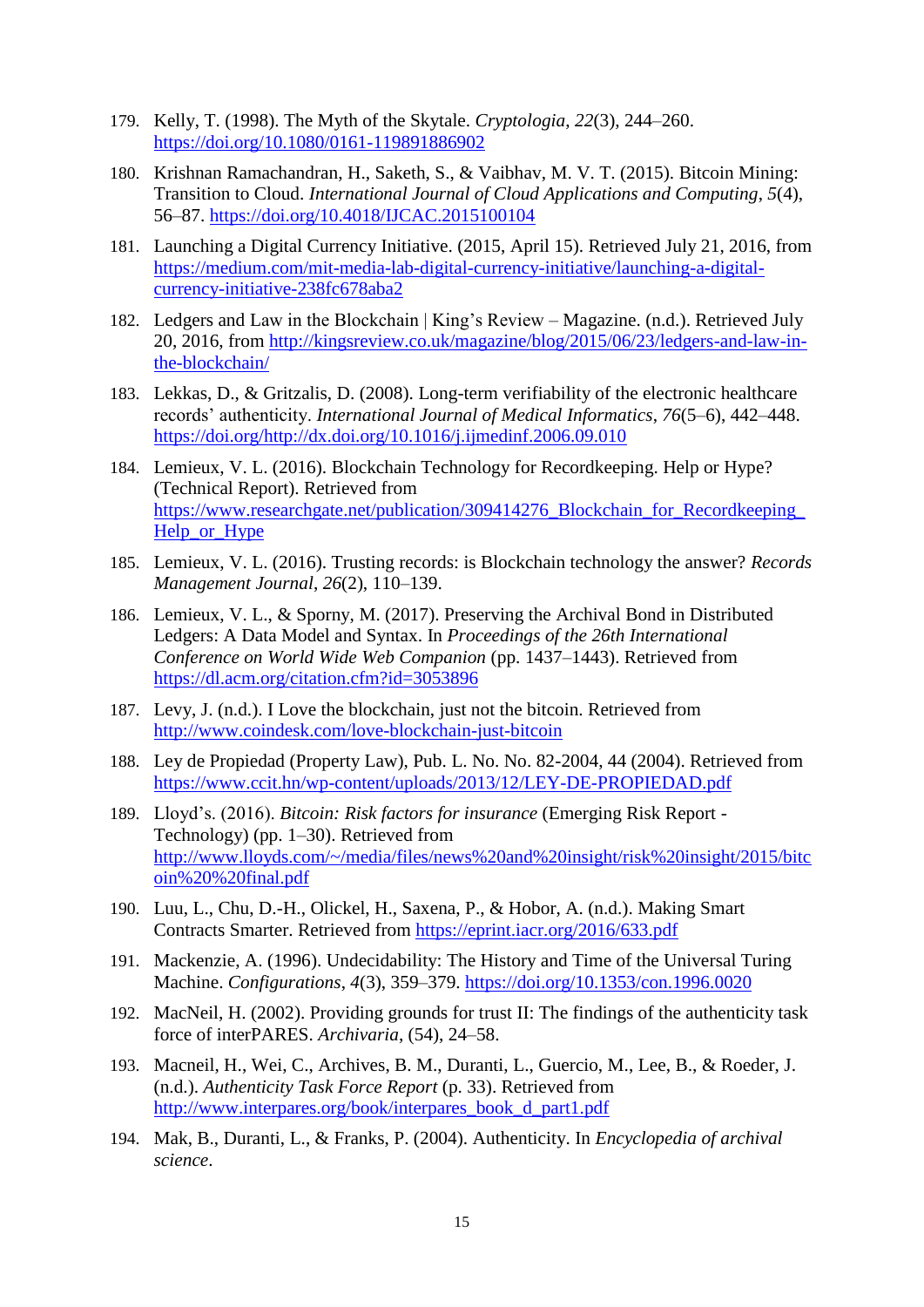- 195. Maryland Cybersecurity Center. (n.d.). Retrieved July 20, 2016, from <http://cyber.umd.edu/>
- 196. Mason, S. (2003). *Electronic Signatures in Law*. LexisNexis. Retrieved from [http://kavehh.com/my%20Document/Essex/Digital%20signature/Electronic%20Signatu](http://kavehh.com/my%20Document/Essex/Digital%20signature/Electronic%20Signature%20in%20Law.pdf) [re%20in%20Law.pdf](http://kavehh.com/my%20Document/Essex/Digital%20signature/Electronic%20Signature%20in%20Law.pdf)
- 197. McConaghy, T., Marques, R., Muller, A., De Jonghe, D., McConaghy, T. T., McMullen, G., … Granzotto, A. (2016, June 8). BigchainDB: A Scalable Blockchain Database. Retrieved from [https://www.bigchaindb.com/whitepaper/bigchaindb](https://www.bigchaindb.com/whitepaper/bigchaindb-whitepaper.pdf)[whitepaper.pdf](https://www.bigchaindb.com/whitepaper/bigchaindb-whitepaper.pdf)
- 198. Media Lab Projects. (n.d.). Retrieved July 20, 2016, from <http://www.media.mit.edu/files/projects.pdf>
- 199. Melbourne Money & Finance Conference 2016 FinTech and Financial Innovation. (n.d.). Retrieved July 20, 2016, from [https://business.monash.edu/acfs/events/melbourne-money-And-finance-conference-](https://business.monash.edu/acfs/events/melbourne-money-And-finance-conference-2016-fintech-and-financial-innovation)[2016-fintech-and-financial-innovation](https://business.monash.edu/acfs/events/melbourne-money-And-finance-conference-2016-fintech-and-financial-innovation)
- 200. Merkle, R. C. (1980). Protocols for public key cryptosystems (Vol. 122, pp. 122–134). Presented at the IEEE Symposium on Security and Privacy. Retrieved from <http://www.merkle.com/papers/Protocols.pdf>
- 201. Method for creating signals for time-stamping of documents and method for timestamping of documents. (2014, August 7). Retrieved from <https://patents.google.com/patent/WO2015020599A1/en?assignee=Enigio>
- 202. Microsoft. (n.d.). .NET Development, Framework Class Library, System.Security.Cryptography.X509Certificates Namespace. Retrieved November 18, 2017, from [https://msdn.microsoft.com/en](https://msdn.microsoft.com/en-us/library/system.security.cryptography.x509certificates(v=vs.110).aspx)[us/library/system.security.cryptography.x509certificates\(v=vs.110\).aspx](https://msdn.microsoft.com/en-us/library/system.security.cryptography.x509certificates(v=vs.110).aspx)
- 203. Mihaljević, M., Mihaljević, M., & Stančić, H. (2015). *Archival science dictionary. English-Croatian, Croatian-English*. Zagreb: FF Press.
- 204. Miller, A., Juels, A., Shi, E., Parno, B., & Katz, J. (2014). Permacion: Repurposing Bitcoin Work for Data Preservation. IEEE Symposium on security and Privacy. Retrieved from<http://soc1024.ece.illinois.edu/permacoin.pdf>
- 205. Miller, M. S., Van Cutsem, T., & Tulloh, B. (n.d.). Distributed Electronic Rights in JavaScript. *ESOP'13 22nd European Symposium on Programming, Springer (2013)*. Retrieved from [https://static.googleusercontent.com/media/research.google.com/en//pubs/archive/40673](https://static.googleusercontent.com/media/research.google.com/en/pubs/archive/40673.pdf) [.pdf](https://static.googleusercontent.com/media/research.google.com/en/pubs/archive/40673.pdf)
- 206. Miroslav Krleža Institute of Lexicography. (n.d.). Hrvatska encikolpedija digitalizacija. Retrieved from<http://www.enciklopedija.hr/natuknica.aspx?id=68025>
- 207. Nakamoto, S. (2008, October 31). Bitcoin: A Peer-to-peer Electronic Cash Sytem. Retrieved March 18, 2016, from<https://bitcoin.org/bitcoin.pdf>
- 208. Naor, M., & Nissim, K. (2000). Certificate revocation and certificate update. *IEEE Journal on Selected Areas in Communications*, *18*(4), 561–570. <https://doi.org/10.1109/49.839932>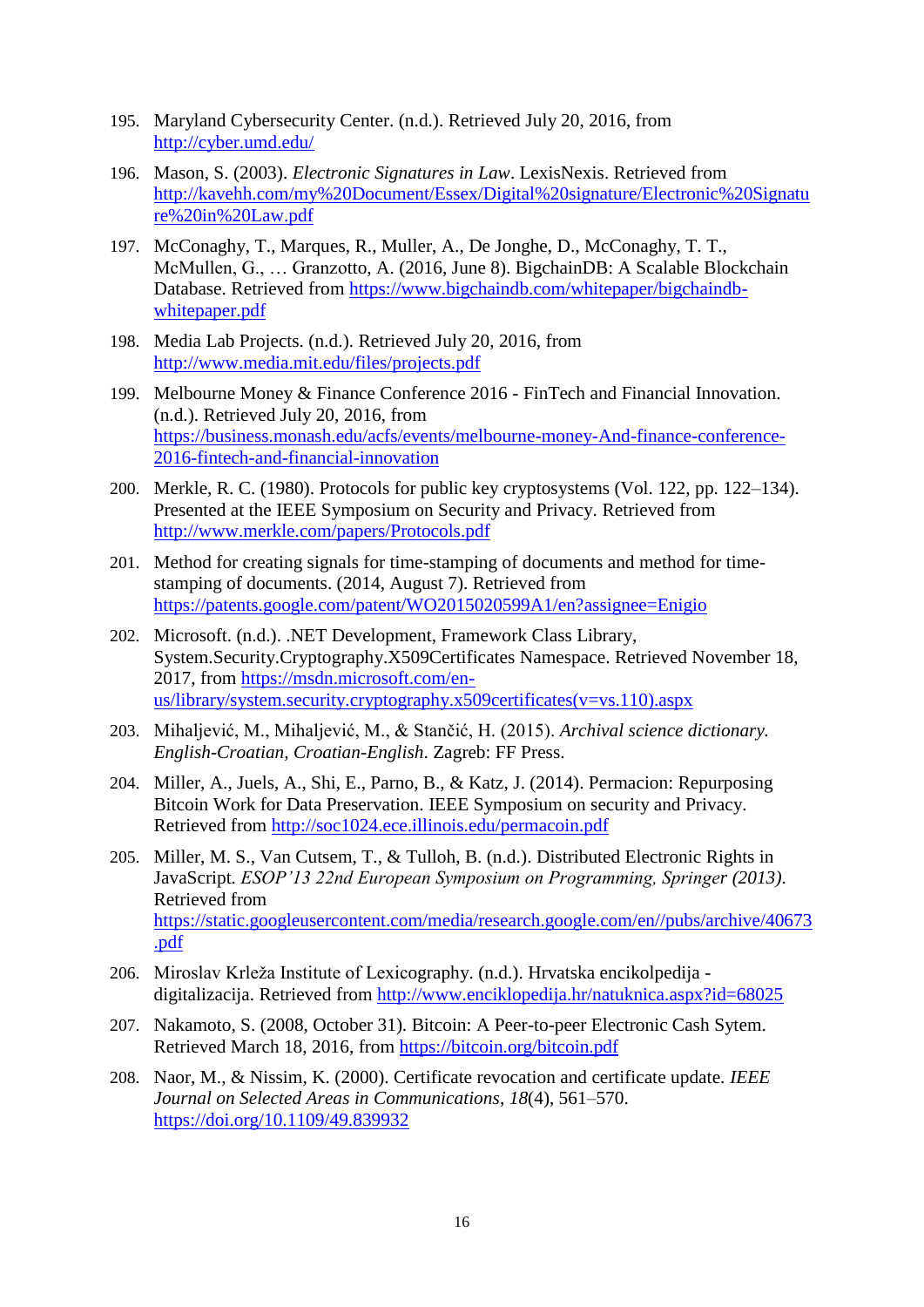- 209. Narayanan, A., Bonneau, J., Felten, E., Miller, A., & Goldfeder, S. (n.d.). *Bitcoin and Cryptocurrency Technologies*. Retrieved from [https://d28rh4a8wq0iu5.cloudfront.net/bitcointech/readings/princeton\\_bitcoin\\_book.pdf](https://d28rh4a8wq0iu5.cloudfront.net/bitcointech/readings/princeton_bitcoin_book.pdf)
- 210. National Settlement Depository Tested a Blockchain-Based E-Proxy Voting Prototype. (2016, April 28). National Settlement Depository. Retrieved from <https://www.nsd.ru/en/press/ndcnews/index.php?id36=628973>
- 211. Nayuki. (2016, January 4). Forcing a file's CRC to any value. Retrieved from <https://www.nayuki.io/page/forcing-a-files-crc-to-any-value>
- 212. Niccolai, I. (2015). *Demystifying the Blockchain* (Advisory note No. 71555) (pp. 1–17). KuppingerCole. Retrieved from [https://www.kuppingercole.com/report/adnote\\_blockchain71555261115](https://www.kuppingercole.com/report/adnote_blockchain71555261115)
- 213. Noroozi, E., Salwani, M. D., & Sabouhi, A. (2013). Secure digital signature schemes based on hash functions. *International Journal of Innovative Technology and Exploring Engineering*, *2*(4), 321–325.
- 214. NYU Stern | Event | New York Blockchain Workshop. (n.d.). Retrieved July 20, 2016, from [http://www.stern.nyu.edu/experience-stern/news-events/new-york-blockchain](http://www.stern.nyu.edu/experience-stern/news-events/new-york-blockchain-workshop)[workshop](http://www.stern.nyu.edu/experience-stern/news-events/new-york-blockchain-workshop)
- 215. OCLC/RLG Working Group on Preservation Metadata. (2002). A Metadata Framework to Support the Preservation of Digital Objects. Retrieved from [http://www.oclc.org/content/dam/research/activities/pmwg/pm\\_framework.pdf](http://www.oclc.org/content/dam/research/activities/pmwg/pm_framework.pdf)
- 216. Open BlockChain. (n.d.). Retrieved July 20, 2016, from<http://blockchain.open.ac.uk/>
- 217. ORACLE. (n.d.). Java<sup>TM</sup> Platform Standard Ed. 7 Online documentation, Package java.security.cert. Retrieved November 18, 2017, from <https://docs.oracle.com/javase/7/docs/api/java/security/cert/package-summary.html>
- 218. Parliament of Australia, C. (n.d.). Digital currency—game changer or bit player [text]. Retrieved July 20, 2016, from [http://www.aph.gov.au/Parliamentary\\_Business/Committees/Senate/Economics/Digital](http://www.aph.gov.au/Parliamentary_Business/Committees/Senate/Economics/Digital_currency/Report) [\\_currency/Report](http://www.aph.gov.au/Parliamentary_Business/Committees/Senate/Economics/Digital_currency/Report)
- 219. Pearce-Moses, R. (n.d.). A Glossary of Archival and Records Terminology. Retrieved November 18, 2017, from<https://www2.archivists.org/glossary>
- 220. Pesic, P. (2000). The clue to the labyrinth: Francis Bacon and the decryption of nature. *Cryptologia*, *24*(3), 193–211.<https://doi.org/10.1080/01611190008984242>
- 221. Peter Evans-Greenwood, Robert Hillard, Ian Harper, & Peter Williams. (2016). Bitcoin, Blockchain & distributed ledgers: Caught between promise and reality. Centre for the Edge, Deloitte. Retrieved from [https://www2.deloitte.com/content/dam/Deloitte/au/Images/infographics/au-deloitte](https://www2.deloitte.com/content/dam/Deloitte/au/Images/infographics/au-deloitte-technology-bitcoin-blockchain-distributed-ledgers-180416.pdf)[technology-bitcoin-blockchain-distributed-ledgers-180416.pdf](https://www2.deloitte.com/content/dam/Deloitte/au/Images/infographics/au-deloitte-technology-bitcoin-blockchain-distributed-ledgers-180416.pdf)
- 222. PETs 2016 The 16th Privacy Enhancing Technologies Symposium. (n.d.). Retrieved July 20, 2016, from<https://petsymposium.org/>
- 223. Pinkas, D., Ross, J., & Pope, N. (2001). RFC 3126: Electronic Signature Formats for long term electronic signatures. Retrieved from<https://tools.ietf.org/pdf/rfc3126.pdf>
- 224. Poon, J., & Dryja, T. (n.d.). *The Bitcoin Lightning Network* (White Paper No. DRAFT Version 0.5) (p. 22). Retrieved from [https://lightning.network/lightning-network-paper-](https://lightning.network/lightning-network-paper-DRAFT-0.5.pdf)[DRAFT-0.5.pdf](https://lightning.network/lightning-network-paper-DRAFT-0.5.pdf)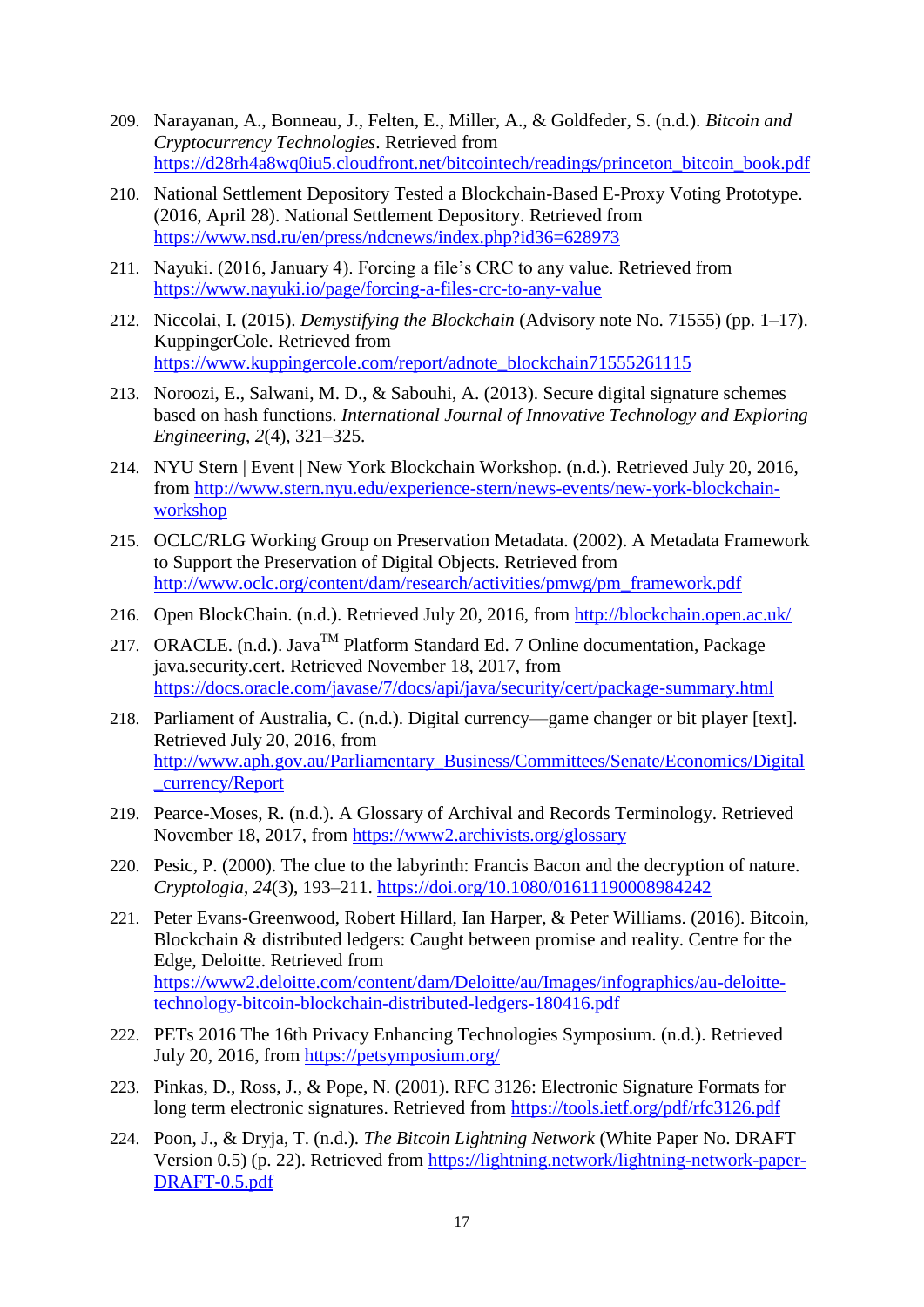- 225. Popis normizacijskih dokumenata u području primjene zakona o elektroničkom potpisu i pravilnika o izradi elektroničkog potpisa, uporabi sredstva za izradu elektroničkog potpisa, općim i posebnim uvjetima poslovanja za davatelje usluga izdavanja vremenskog. (2013). Narodne Novine. Retrieved from [http://narodne](http://narodne-novine.nn.hr/clanci/sluzbeni/2013_07_89_1957.html)[novine.nn.hr/clanci/sluzbeni/2013\\_07\\_89\\_1957.html](http://narodne-novine.nn.hr/clanci/sluzbeni/2013_07_89_1957.html)
- 226. Popper, N. (2015, August 28). Bitcoin Technology Piques Interest on Wall St. *The New York Times*. Retrieved from [http://www.nytimes.com/2015/08/31/business/dealbook/bitcoin-technology-piques](http://www.nytimes.com/2015/08/31/business/dealbook/bitcoin-technology-piques-interest-on-wall-st.html)[interest-on-wall-st.html](http://www.nytimes.com/2015/08/31/business/dealbook/bitcoin-technology-piques-interest-on-wall-st.html)
- 227. Popper, N. (2016, May 21). A Venture Fund With Plenty of Virtual Capital, but No Capitalist. *The New York Times*. Retrieved from [http://www.nytimes.com/2016/05/22/business/dealbook/crypto-ether-bitcoin](http://www.nytimes.com/2016/05/22/business/dealbook/crypto-ether-bitcoin-currency.html)[currency.html](http://www.nytimes.com/2016/05/22/business/dealbook/crypto-ether-bitcoin-currency.html)
- 228. Pravilnik o evidenciji davatelja usluga certificiranja u Republici Hrvatskoj. (2010). Narodne Novine. Retrieved from [http://narodne](http://narodne-novine.nn.hr/clanci/sluzbeni/2010_09_107_2863.html)[novine.nn.hr/clanci/sluzbeni/2010\\_09\\_107\\_2863.html](http://narodne-novine.nn.hr/clanci/sluzbeni/2010_09_107_2863.html)
- 229. Pravilnik o izmjenama i dopunama pravilnika o izradi elektroničkog potpisa, uporabi sredstva za izradu elektroničkog potpisa, općim i posebnim uvjetima poslovanja za davatelje usluga izdavanja vremenskog žiga i certifikata. (2013). Narodne Novine. Retrieved from [http://narodne-novine.nn.hr/clanci/sluzbeni/2013\\_07\\_89\\_1956.html](http://narodne-novine.nn.hr/clanci/sluzbeni/2013_07_89_1956.html)
- 230. Pravilnik o izradi elektroničkog potpisa, uporabi sredstva za izradu elektroničkog potpisa, općim i posebnim uvjetima poslovanja za davatelje usluga izdavanja vremenskog žiga i certifikata. (2010). Narodne Novine. Retrieved from [http://narodne](http://narodne-novine.nn.hr/clanci/sluzbeni/2010_09_107_2864.html)[novine.nn.hr/clanci/sluzbeni/2010\\_09\\_107\\_2864.html](http://narodne-novine.nn.hr/clanci/sluzbeni/2010_09_107_2864.html)
- 231. Pravilnik o registru davatelja usluga certificiranja elektroničkih potpisa koji izdaju kvalificirane certifikate. (2002). Narodne Novine. Retrieved from [http://narodne](http://narodne-novine.nn.hr/clanci/sluzbeni/2002_05_54_1022.html)[novine.nn.hr/clanci/sluzbeni/2002\\_05\\_54\\_1022.html](http://narodne-novine.nn.hr/clanci/sluzbeni/2002_05_54_1022.html)
- 232. Pravilnik o tehničkim pravilima i uvjetima povezivanja sustava certificiranja elektroničkih potpisa. (2002). Narodne Novine. Retrieved from [http://narodne](http://narodne-novine.nn.hr/clanci/sluzbeni/2002_07_89_1472.html)[novine.nn.hr/clanci/sluzbeni/2002\\_07\\_89\\_1472.html](http://narodne-novine.nn.hr/clanci/sluzbeni/2002_07_89_1472.html)
- 233. Preparing for the future of artificial intelligence. (2016). White House National Science and Technology Council. Retrieved from [https://obamawhitehouse.archives.gov/sites/default/files/whitehouse\\_files/microsites/ost](https://obamawhitehouse.archives.gov/sites/default/files/whitehouse_files/microsites/ostp/NSTC/preparing_for_the_future_of_ai.pdf) [p/NSTC/preparing\\_for\\_the\\_future\\_of\\_ai.pdf](https://obamawhitehouse.archives.gov/sites/default/files/whitehouse_files/microsites/ostp/NSTC/preparing_for_the_future_of_ai.pdf)
- 234. Proceedings of the Standing Senate Committee on Banking, Trade and Commerce. (n.d.). Retrieved July 21, 2016, from <http://www.parl.gc.ca/content/sen/committee/412/BANC/07EV-51307-E.HTM>
- 235. Proof of Existence. (n.d.). Retrieved July 8, 2016, from <https://proofofexistence.com/about>
- 236. Proposal for a REGULATION OF THE EUROPEAN PARLIAMENT AND OF THE COUNCIL on electronic identification and trust services for electronic transactions in the internal market. (2012). European Commission. Retrieved from [http://eur](http://eur-lex.europa.eu/LexUriServ/LexUriServ.do?uri=COM:2012:0238:FIN:en:PDF)[lex.europa.eu/LexUriServ/LexUriServ.do?uri=COM:2012:0238:FIN:en:PDF](http://eur-lex.europa.eu/LexUriServ/LexUriServ.do?uri=COM:2012:0238:FIN:en:PDF)
- 237. Provenance. (n.d.). Retrieved July 9, 2016, from<https://www.provenance.org/>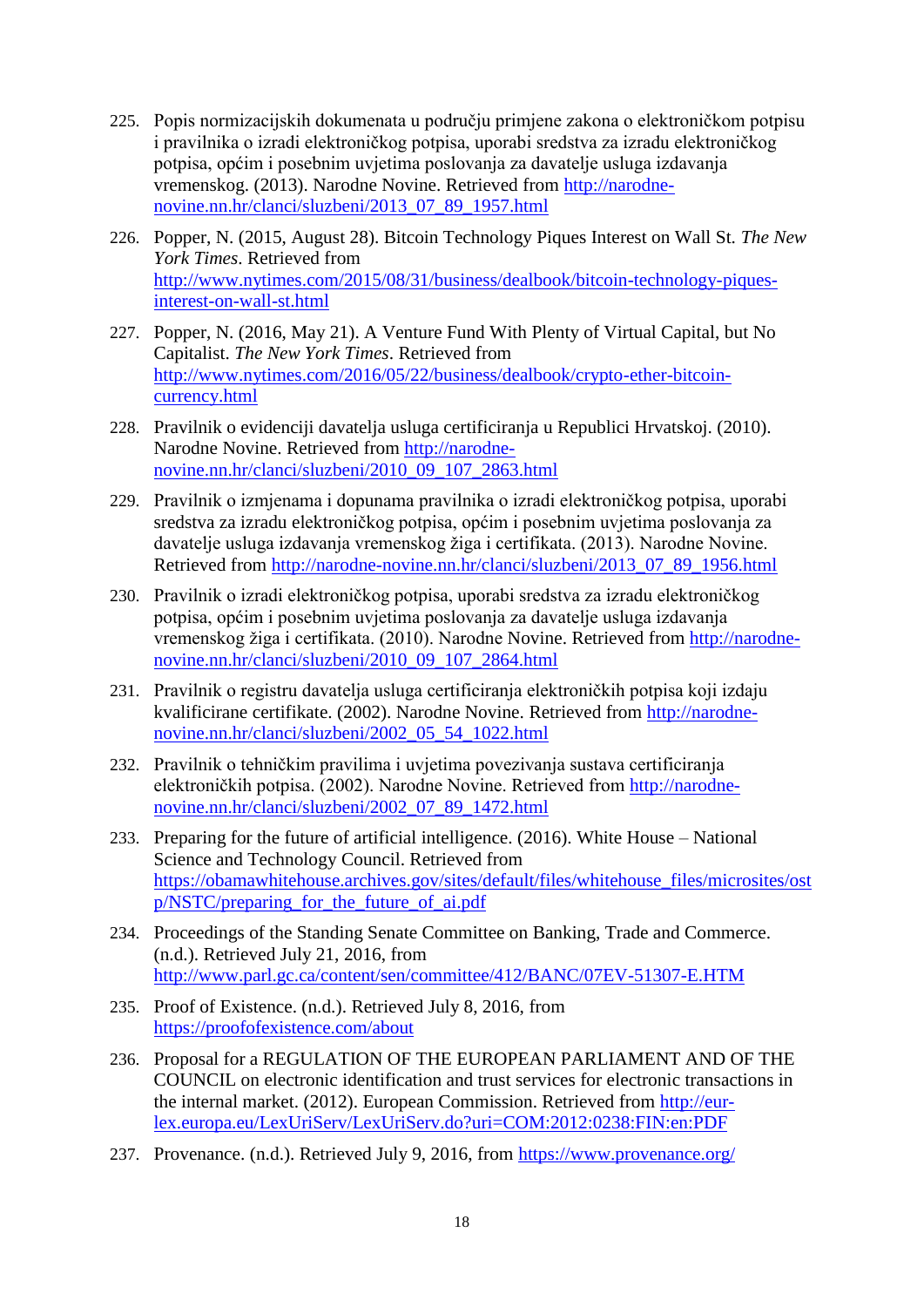- 238. Quadriga to Launch First Canadian Blockchain R&D Lab | Business Wire. (2015, November 13). Retrieved July 20, 2016, from [http://www.businesswire.com/news/home/20151112006775/en/Quadriga-Launch-](http://www.businesswire.com/news/home/20151112006775/en/Quadriga-Launch-Canadian-Blockchain-Lab)[Canadian-Blockchain-Lab](http://www.businesswire.com/news/home/20151112006775/en/Quadriga-Launch-Canadian-Blockchain-Lab)
- 239. Quentson, A. (2016, July 4). Ethereum's Blockchain to Secure Sneakers in Honor of Kanye West. Retrieved July 10, 2016, from [http://coinjournal.net/ethereums](http://coinjournal.net/ethereums-blockchain-secure-sneakers-honor-kanye-west/)[blockchain-secure-sneakers-honor-kanye-west/](http://coinjournal.net/ethereums-blockchain-secure-sneakers-honor-kanye-west/)
- 240. R3. (n.d.). Retrieved July 20, 2016, from<http://r3cev.com/about/>
- 241. Research into Currencies | University of Cumbria. (n.d.). Retrieved July 20, 2016, from <http://www.cumbria.ac.uk/research/centres/iflas/research-into-currencies/>
- 242. Rockwell, M. (n.d.). BitCongress Process For Blockchain Voting & Law. Retrieved from [http://bitcongress.org/BitCongress\\_Whitepaper.pdf](http://bitcongress.org/BitCongress_Whitepaper.pdf)
- 243. Rogers, C. (2015). Virtual authenticity: authenticity of digital records from theory to practice. Retrieved from <https://open.library.ubc.ca/cIRcle/collections/ubctheses/24/items/1.0166169>
- 244. Roßnagel, H., & Zibuschka, J. (2007). Integrating qualified electronic signatures with password legacy systems. *Digital Evidence and Electronic Signature Law Review*, *4*, 3– 17. [https://doi.org/http://dx.doi.org/10.14296/deeslr.v4i0.1792](https://doi.org/http:/dx.doi.org/10.14296/deeslr.v4i0.1792)
- 245. RUBIX Build Great Decentralized Applications. (n.d.). Retrieved July 20, 2016, from <http://rubixbydeloitte.com/applications.html>
- 246. Ruggieri, F. (2014). Security in digital data preservation. *Digital Evidence and Electronic Signature Law Review*, *11*, 100–106. [https://doi.org/http://dx.doi.org/10.14296/deeslr.v11i0.2127](https://doi.org/http:/dx.doi.org/10.14296/deeslr.v11i0.2127)
- 247. Russias Securities Depository Successfully Tests Blockchain-Based E-Proxy Voting System. (2016, April 29). Retrieved July 8, 2016, from [http://www.econotimes.com/Russias-Securities-Depository-Successfully-Tests-](http://www.econotimes.com/Russias-Securities-Depository-Successfully-Tests-Blockchain-Based-E-Proxy-Voting-System-202270)[Blockchain-Based-E-Proxy-Voting-System-202270](http://www.econotimes.com/Russias-Securities-Depository-Successfully-Tests-Blockchain-Based-E-Proxy-Voting-System-202270)
- 248. Santesson, S., Myers, M., Ankney, R., Malpani, A., Galperin, A., & Adams, C. (2013). RFC 6960: X.509 Internet Public Key Infrastructure Online Certificate Status Protocol - OCSP. Internet Engineering Task Force (IETF). Retrieved from <https://tools.ietf.org/html/rfc6960>
- 249. Schmeh, K. (2012). The Pathology of Cryptology—A Current Survey. *Cryptologia*, *36*(1), 14–45.<https://doi.org/10.1080/01611194.2011.632803>
- 250. Scott, A. (2016, June 1). Here's Why Your House is "Much More Valuable" on the Blockchain. Retrieved July 10, 2016, from [https://news.bitcoin.com/house-property](https://news.bitcoin.com/house-property-value-blockchain/)[value-blockchain/](https://news.bitcoin.com/house-property-value-blockchain/)
- 251. Security and Privacy of Bitcoin. (n.d.). Retrieved July 20, 2016, from <http://www.syssec.ethz.ch/research/Bitcoin.html>
- 252. Seed Funding 2016. (n.d.). Retrieved July 20, 2016, from <http://networkedsociety.unimelb.edu.au/research/seed-funding-2016>
- 253. Services Ledger Labs. (n.d.). Retrieved July 20, 2016, from <https://ledgerlabs.com/services/>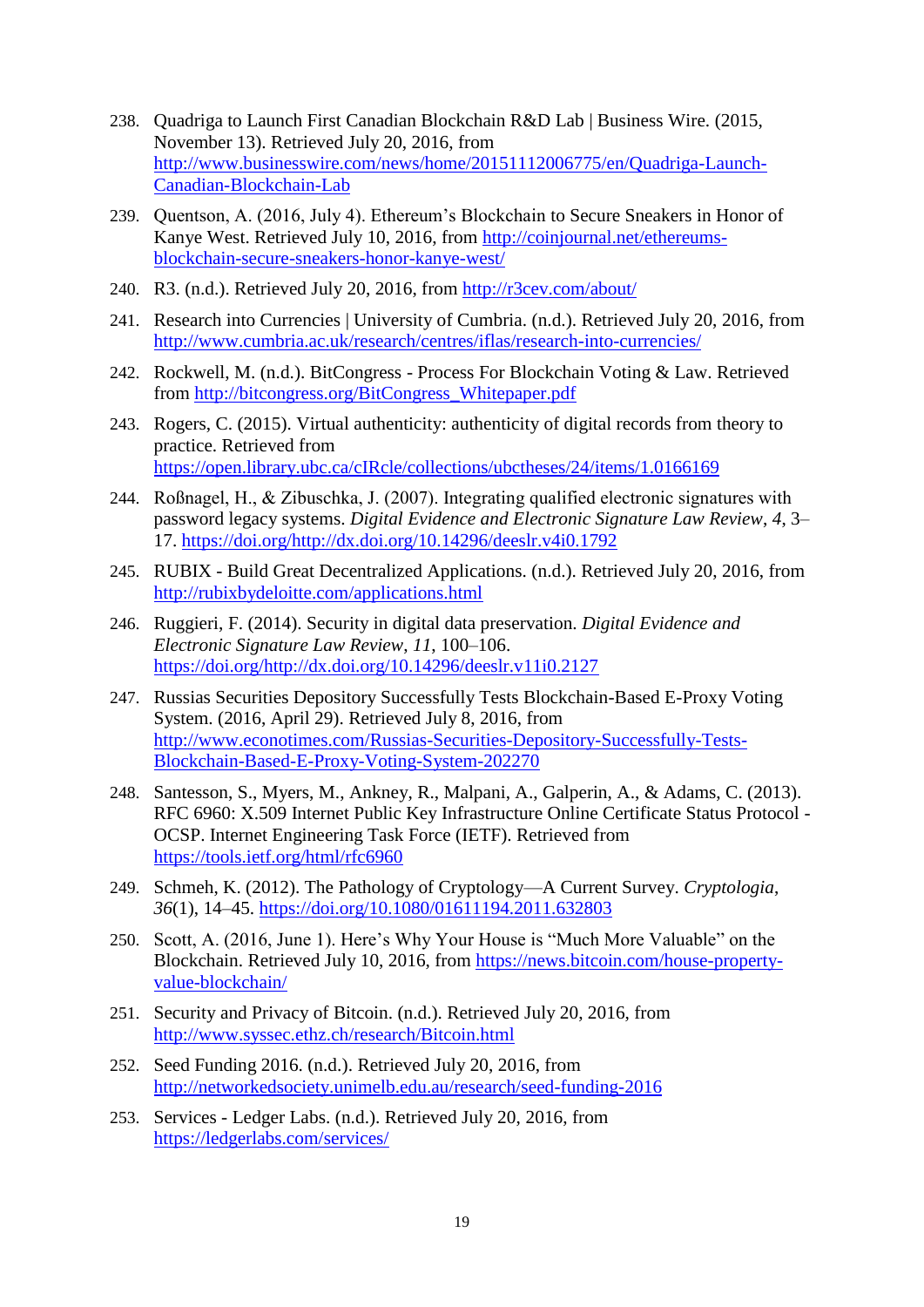- 254. Sherif, B. V., & Jose, A. (2013). Secure Communication Using Generalized Digital Certificate. *International Journal of Computer Applications Technology and Research*, *2*(4), 396–399.<https://doi.org/10.7753/IJCATR0204.1002>
- 255. Snow, P., Deery, B., Kirby, P., & Johnston, D. (2015, January 17). Factom Ledger by Consensus. Retrieved from <https://bravenewcoin.com/assets/Whitepapers/FactomLedgerbyConsensus.pdf>
- 256. Snow, P., Deery, B., Lu, J., Johnston, D., & Kirby, P. (2014, November 17). Factom: Business Processes Secured by Immutable Audit Trails on the Blockchain. Retrieved from

[https://github.com/FactomProject/FactomDocs/blob/master/Factom\\_Whitepaper.pdf](https://github.com/FactomProject/FactomDocs/blob/master/Factom_Whitepaper.pdf)

- 257. Solidity. (n.d.). Retrieved November 18, 2017, from <http://solidity.readthedocs.io/en/latest/>
- 258. Solinas, M. (n.d.). *The Regulation of Distributed Ledgers*. Retrieved from [http://www.systemicrisk.ac.uk/sites/default/files/images/Matteo%20Solinas%20-](http://www.systemicrisk.ac.uk/sites/default/files/images/Matteo%20Solinas%20-%20RegulationDistributedLedger%20ok.pdf) [%20RegulationDistributedLedger%20ok.pdf](http://www.systemicrisk.ac.uk/sites/default/files/images/Matteo%20Solinas%20-%20RegulationDistributedLedger%20ok.pdf)
- 259. Condos, J., Sorrell, W. H., & Donegan, S. L. (2016). Blockchain technology: opportunities and risks. Retrieved from [https://legislature.vermont.gov/assets/Legislative-Reports/blockchain-technology](https://legislature.vermont.gov/assets/Legislative-Reports/blockchain-technology-report-final.pdf)[report-final.pdf](https://legislature.vermont.gov/assets/Legislative-Reports/blockchain-technology-report-final.pdf)
- 260. Stančić, H. (2000). Digitization of documents. *2. i 3. Seminar Arhivi, knjižnice, muzeji Mogućnosti suradnje u okruženju globalne informacijske infrastrukture*, 64–70.
- 261. Stančić, H. (2001). Archiving of Digital Documents. *4. Seminar arhivi, knjižnice, muzeji. Mogućnosti suradnje u okruženju globalne informacijske infrastrukture*, 209– 214.
- 262. Stančić, H., Rajh, A., & Brzica, H. (2015). Archival Cloud Services: Portability, Continuity, and Sustainability Aspects of Long- term Preservation of Electronically Signed Records. *Canadian Journal of Information and Library Science*, *39*(2), 210– 227. <http://muse.jhu.edu/article/590941>
- 263. Standing Sencate Comittee on Banking, Trade and Finance. (2015). *Digital Currency: You Can't Flip This Coin!* Retrieved from <http://www.parl.gc.ca/Content/SEN/Committee/412/banc/rep/rep12jun15-e.pdf>
- 264. State of the Dapps. (n.d.). Retrieved July 10, 2016, from<http://dapps.ethercasts.com/>
- 265. Student project: Bitcoin and block chain for physical computing : Department of Computer Science, University of Oxford: (n.d.). Retrieved July 20, 2016, from <https://www.cs.ox.ac.uk/teaching/studentprojects/469.html>
- 266. Swan, Melanie. (2015). *Blockchain: Blueprint for a New Economy*. O'Reilly Media, Inc.
- 267. Szabo, N. (1997). Formalizing and Securing Relationships on Public Networks. *First Monday*, *2*(9).<https://doi.org/10.5210/fm.v2i9.548>
- 268. Szabo, N. (2005). Secure Property Titles with Owner Authority. Retrieved from <http://szabo.best.vwh.net/securetitle.html>
- 269. T. Bray, E. (2014). RFC 7159 The JavaScript Object Notation (JSON) Data Interchange Format. Internet Engineering Task Force (IETF). Retrieved from <https://tools.ietf.org/html/rfc7159>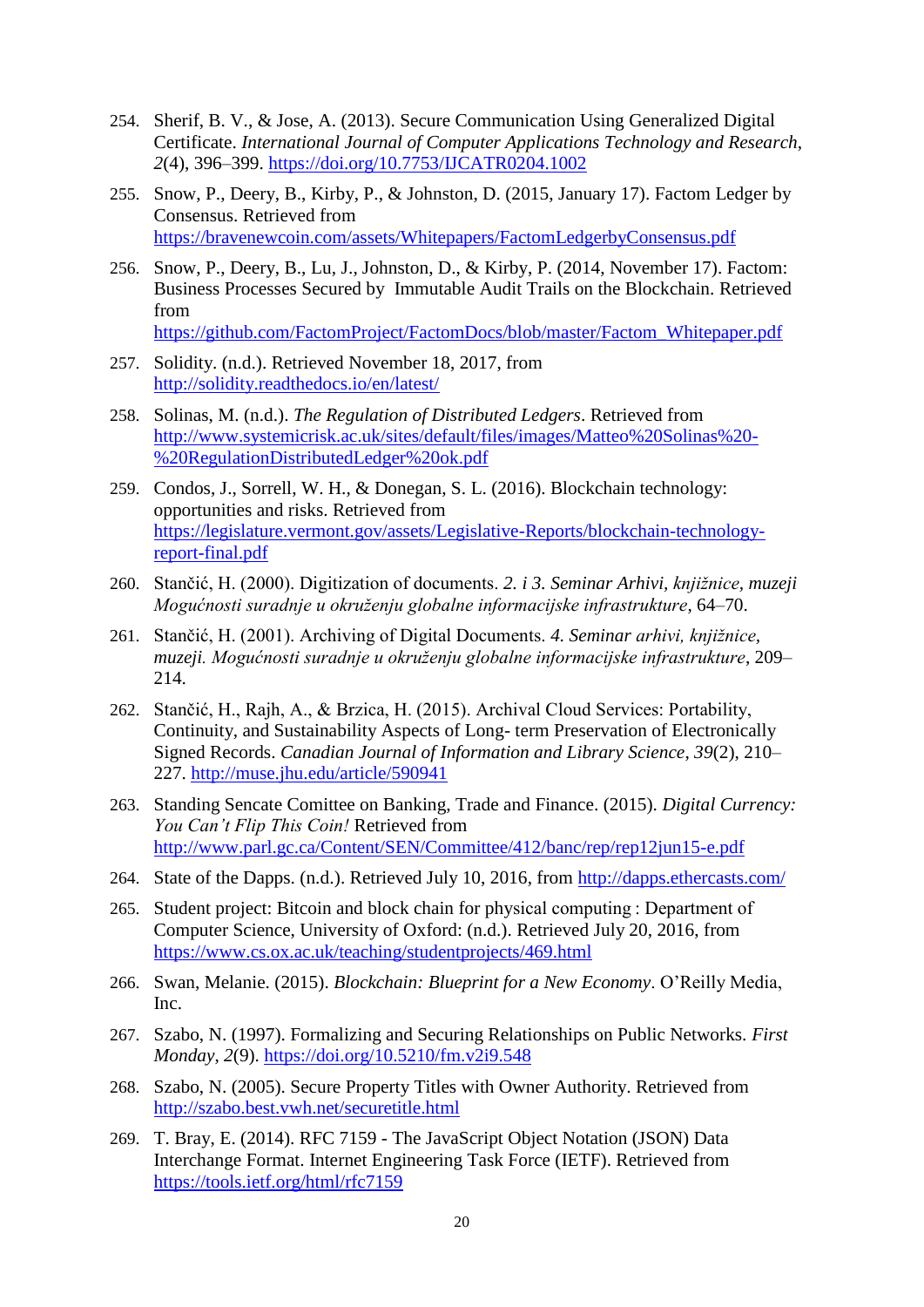- 270. Tapscott, D., & Tapscott, A. (2016). *Blockchain Revolution*. Portfolio. Retrieved from <http://dontapscott.com/books/blockchain-revolution/>
- 271. Technologies de confiance et société ouverte: blockchain, fab lab et badges numériques | LCA UQAM. (n.d.). Retrieved July 20, 2016, from [http://www.lca.uqam.ca/2016/03/technologies-de-confiance-et-societe-ouverte](http://www.lca.uqam.ca/2016/03/technologies-de-confiance-et-societe-ouverte-blockchain-fab-lab-et-badges-numeriques/)[blockchain-fab-lab-et-badges-numeriques/](http://www.lca.uqam.ca/2016/03/technologies-de-confiance-et-societe-ouverte-blockchain-fab-lab-et-badges-numeriques/)
- 272. The Blockchain Is Transforming Finance. (n.d.). Retrieved July 8, 2016, from [http://www.industryandbusiness.ca/development-and-innovation/the-blockchain-is](http://www.industryandbusiness.ca/development-and-innovation/the-blockchain-is-transforming-finance)[transforming-finance](http://www.industryandbusiness.ca/development-and-innovation/the-blockchain-is-transforming-finance)
- 273. The DAO Curator. (n.d.). Retrieved July 10, 2016, from <https://daohub.org/curator.html>
- 274. The DAO: Or How A Leaderless Ethereum Project Raised \$50 Million. (2016, May 12). Retrieved July 10, 2016, from [http://www.coindesk.com/the-dao-just-raised-50-million](http://www.coindesk.com/the-dao-just-raised-50-million-but-what-is-it/)[but-what-is-it/](http://www.coindesk.com/the-dao-just-raised-50-million-but-what-is-it/)
- 275. The European Parliament and the Council of the European Union. (1999). DIRECTIVE 1999-93-EC OF THE EUROPEAN PARLIAMENT AND OF THE COUNCIL of 13 December 1999 on a Community framework for electronic signatures. Official Journal of the European Communitie. Retrieved from [http://eur-lex.europa.eu/legal](http://eur-lex.europa.eu/legal-content/EN/TXT/PDF/?uri=CELEX:31999L0093&from=EN)[content/EN/TXT/PDF/?uri=CELEX:31999L0093&from=EN](http://eur-lex.europa.eu/legal-content/EN/TXT/PDF/?uri=CELEX:31999L0093&from=EN)
- 276. The European Parliament and the Council of the European Union. (2014). REGULATION (EU) No 910/2014 OF THE EUROPEAN PARLIAMENT AND OF THE COUNCIL of 23 July 2014 on electronic identification and trust services for electronic transactions in the internal market and repealing Directive 1999/93/EC. Official Journal of the European Communitie. Retrieved from [http://eur](http://eur-lex.europa.eu/legal-content/EN/TXT/PDF/?uri=CELEX:32014R0910&from=EN)[lex.europa.eu/legal-content/EN/TXT/PDF/?uri=CELEX:32014R0910&from=EN](http://eur-lex.europa.eu/legal-content/EN/TXT/PDF/?uri=CELEX:32014R0910&from=EN)
- 277. The great chain of being sure about things. (2015, October 31). *The Economist*. Retrieved from [http://www.economist.com/news/briefing/21677228-technology-behind](http://www.economist.com/news/briefing/21677228-technology-behind-bitcoin-lets-people-who-do-not-know-or-trust-each-other-build-dependable/)[bitcoin-lets-people-who-do-not-know-or-trust-each-other-build-dependable/](http://www.economist.com/news/briefing/21677228-technology-behind-bitcoin-lets-people-who-do-not-know-or-trust-each-other-build-dependable/)
- 278. The Great Chain of being Sure about Things; Blockchains. (n.d.). *The Economist*. Retrieved from [http://ezproxy.library.ubc.ca/login?url=http://search.proquest.com/docview/1728728735](http://ezproxy.library.ubc.ca/login?url=http://search.proquest.com/docview/1728728735?accounti%20d=14656) [?accounti d=14656](http://ezproxy.library.ubc.ca/login?url=http://search.proquest.com/docview/1728728735?accounti%20d=14656)
- 279. The Humans Who Dream Of Companies That Won't Need Us. (2015, June 19). Retrieved July 10, 2016, from [http://www.fastcompany.com/3047462/the-humans-who](http://www.fastcompany.com/3047462/the-humans-who-dream-of-companies-that-wont-need-them)[dream-of-companies-that-wont-need-them](http://www.fastcompany.com/3047462/the-humans-who-dream-of-companies-that-wont-need-them)
- 280. The LTB Network. (n.d.). *Block-chain Notary Service, ProofOfExistence.com*. Retrieved from<https://www.youtube.com/watch?v=6YHiuZeWyrE>
- 281. Thompson, S. (2017). The preservation of digital signatures on the blockchain. *See Also: The University of British Columbia iSchool Student Journal*, (3). Retrieved from <http://ojs.library.ubc.ca/index.php/seealso/article/download/188841/186525>
- 282. time:beat. (n.d.). Retrieved from<https://timebeat.com/>
- 283. Tom Johnson. (2014). Ethereum Contracts as Legal Contracs. Retrieved from [http://computationallegalstudies.com/2014/06/ethereum -](http://computationallegalstudies.com/2014/06/ethereum%20-%20contracts%20-%20legal%20-%20contracts/) contracts - legal - contracts/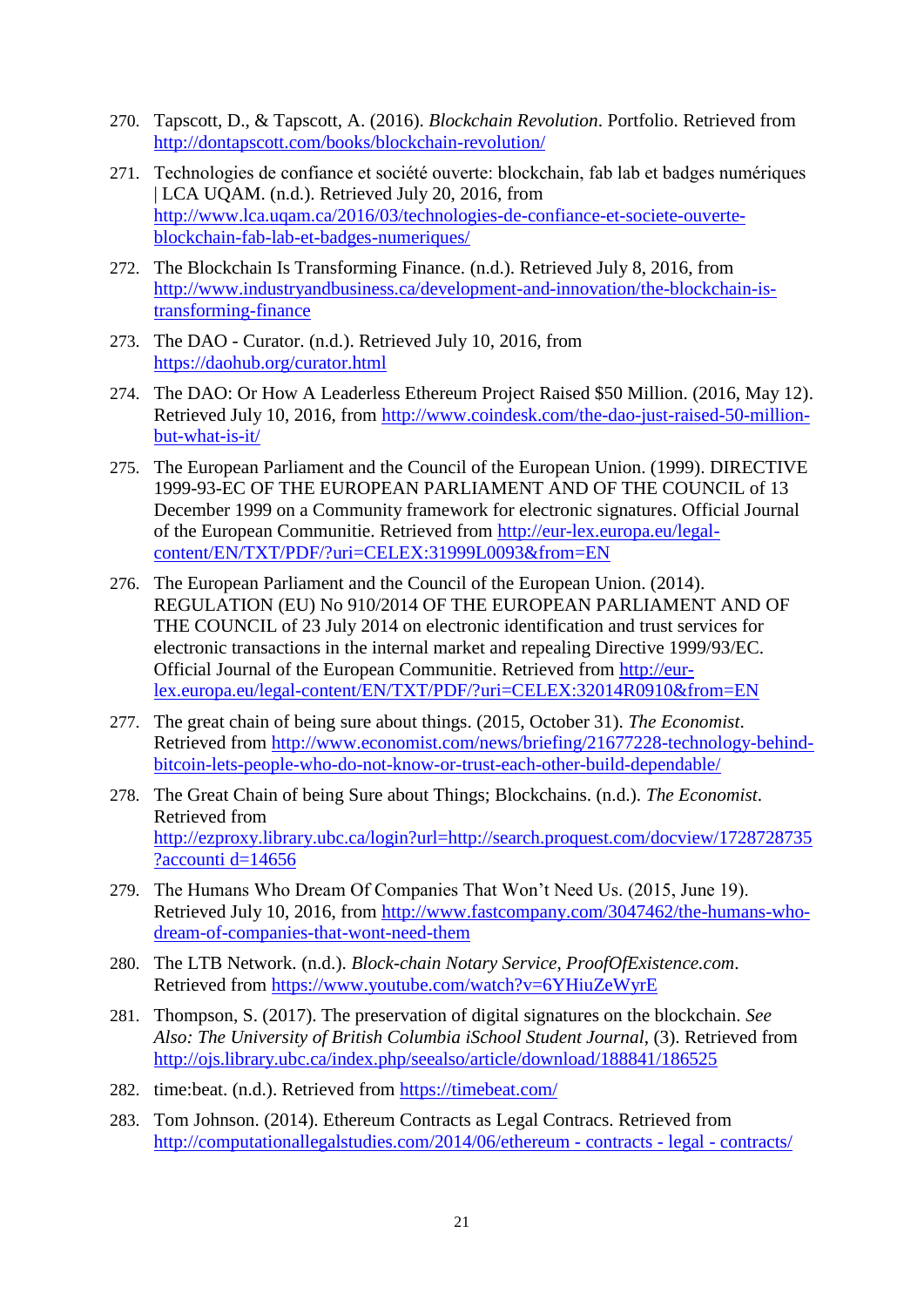- 284. Triantafyllidis, N. P. (2016, February 19). Developing an Ethereum Blockchain Application. Retrieved from<http://delaat.net/rp/2015-2016/p53/report.pdf>
- 285. UBITQUITY. (n.d.). Retrieved July 10, 2016, from [https://www.ubitquity.io](https://www.ubitquity.io/)
- 286. UBITQUITY The Blockchain-Secured Platform for Real Estate Transactions Use Cases. (n.d.). Retrieved July 10, 2016, from <https://www.ubitquity.io/home/usecases.html>
- 287. UK Government Exploring Use of Blockchain Recordkeeping. (2015, September 1). Retrieved July 8, 2016, from [http://www.coindesk.com/uk-government-exploring-use](http://www.coindesk.com/uk-government-exploring-use-of-blockchain-recordkeeping/)[of-blockchain-recordkeeping/](http://www.coindesk.com/uk-government-exploring-use-of-blockchain-recordkeeping/)
- 288. *UNCITRAL Model Law on Electronic Commerce Guide to Enactment with 1996*. (n.d.). United Nations. Retrieved from [https://www.uncitral.org/pdf/english/texts/electcom/05-](https://www.uncitral.org/pdf/english/texts/electcom/05-89450_Ebook.pdf) [89450\\_Ebook.pdf](https://www.uncitral.org/pdf/english/texts/electcom/05-89450_Ebook.pdf)
- 289. *UNCITRAL Model Law on Electronic Signatures with Guide to Enactment 2001*. (n.d.). United Nations. Retrieved from [https://www.uncitral.org/pdf/english/texts/electcom/ml](https://www.uncitral.org/pdf/english/texts/electcom/ml-elecsig-e.pdf)[elecsig-e.pdf](https://www.uncitral.org/pdf/english/texts/electcom/ml-elecsig-e.pdf)
- 290. Understanding The DAO hack in 10 questions. (n.d.). Retrieved July 8, 2016, from <http://blog.bity.com/what-the-dao-navigating-the-hack/>
- 291. Underwood, W. E. (2002). A Formal Method for Analyzing the Authenticity Properties of Procedures for Preserving Digital Records 1. In *Proceedings of the 2002 International Conference on Digital Archive Technologies* (p. 13). Retrieved from <http://perpos.gtri.gatech.edu/publications/ICDAT2002.pdf>
- 292. Uredba o djelokrugu, sadržaju i nositelju poslova certificiranja elektroničkih potpisa za tijela državne uprave. (2004). Narodne Novine. Retrieved from [http://narodne](http://narodne-novine.nn.hr/clanci/sluzbeni/2004_10_146_2554.html)[novine.nn.hr/clanci/sluzbeni/2004\\_10\\_146\\_2554.html](http://narodne-novine.nn.hr/clanci/sluzbeni/2004_10_146_2554.html)
- 293. UTS: ICI Creative Clusters Blockchain | University of Technology Sydney. (n.d.). Retrieved July 20, 2016, from [http://www.uts.edu.au/about/faculty-law/events/uts-ici](http://www.uts.edu.au/about/faculty-law/events/uts-ici-creative-clusters-blockchain)[creative-clusters-blockchain](http://www.uts.edu.au/about/faculty-law/events/uts-ici-creative-clusters-blockchain)
- 294. Vermont SB 138 An Act Relating to Promoting Economic Development (2015). Retrieved from [http://drivedisabilityemployment.org/vermont/legislation/vermont-sb-](http://drivedisabilityemployment.org/vermont/legislation/vermont-sb-138-an-act-relating-to-promoting-economic-development)[138-an-act-relating-to-promoting-economic-development](http://drivedisabilityemployment.org/vermont/legislation/vermont-sb-138-an-act-relating-to-promoting-economic-development)
- 295. Vinfolio, J. (n.d.). Serpent github wiki. Retrieved November 18, 2017, from <https://github.com/ethereum/wiki/wiki/Serpent>
- 296. Volarević, I., & Stančić, H. (2016). Standards for electronic time stamps and the possibilities for their application in archival practice. *Arhivi i domovinski rat*, 425–435. Retrieved from [https://www.had](https://www.had-info.hr/dokumenti/publikacije/Plitvice_zbornik_2016.pdf)[info.hr/dokumenti/publikacije/Plitvice\\_zbornik\\_2016.pdf](https://www.had-info.hr/dokumenti/publikacije/Plitvice_zbornik_2016.pdf)
- 297. Wagner, A. (2014, November 6). Ensuring Network Scalibility: How to Fight Blockchain Bloat. Retrieved July 8, 2016, from [https://bitcoinmagazine.com/articles/how-to-ensure-network-scalibility-fighting](https://bitcoinmagazine.com/articles/how-to-ensure-network-scalibility-fighting-blockchain-bloat-1415304056)[blockchain-bloat-1415304056](https://bitcoinmagazine.com/articles/how-to-ensure-network-scalibility-fighting-blockchain-bloat-1415304056)
- 298. Walch, A. (2015). The Bitcoin Blockchain As Financial Market Infrastructure: A Consideration of Operational Risk. *N.Y.U. Journal of Legislation & Public Policy*, *18*(4), 837–893.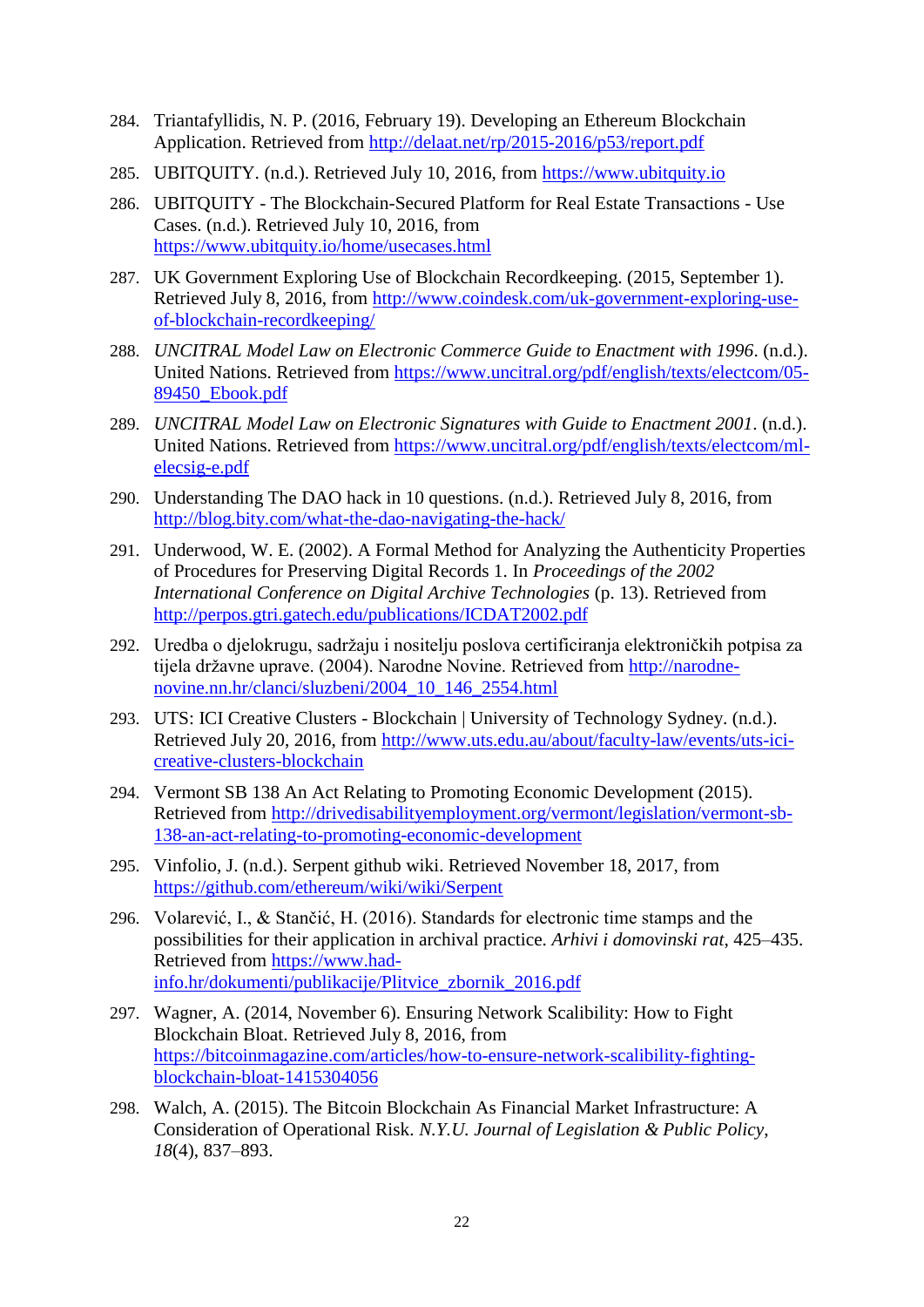- 299. Walport, M. (2016). *Distributed Ledger Technology: beyond block chain* (pp. 1–87). UK: Government Office for Science. Retrieved from [https://www.gov.uk/government/uploads/system/uploads/attachment\\_data/file/492972/g](https://www.gov.uk/government/uploads/system/uploads/attachment_data/file/492972/gs-16-1-distributed-ledger-technology.pdf) [s-16-1-distributed-ledger-technology.pdf](https://www.gov.uk/government/uploads/system/uploads/attachment_data/file/492972/gs-16-1-distributed-ledger-technology.pdf)
- 300. Weaknesses. (n.d.). Retrieved March 16, 2016, from <https://en.bitcoin.it/wiki/Weaknesses>
- 301. Weber, W. E., & others. (2016). *A Bitcoin Standard: Lessons from the Gold Standard*. Bank of Canada. Retrieved from [http://www.bankofcanada.ca/wp](http://www.bankofcanada.ca/wp-content/uploads/2016/03/swp2016-14.pdf)[content/uploads/2016/03/swp2016-14.pdf](http://www.bankofcanada.ca/wp-content/uploads/2016/03/swp2016-14.pdf)
- 302. WeUseCoins. (n.d.). What Is Factom? Retrieved July 10, 2016, from <https://www.weusecoins.com/what-is-factom/>
- 303. Wild, J., Arnold, M., & Stafford, P. (2015). Technology Banks seek the key to blockchain. *Financial Times*. Retrieved from<http://on.ft.com/1NiyWWs>
- 304. Willms, J. (2015, April 27). Canada Takes a Careful, Community-driven Approach to Bitcoin Regulation. Retrieved July 20, 2016, from [https://bitcoinmagazine.com/articles/canada-takes-careful-community-driven-approach](https://bitcoinmagazine.com/articles/canada-takes-careful-community-driven-approach-bitcoin-regulation-1430166629)[bitcoin-regulation-1430166629](https://bitcoinmagazine.com/articles/canada-takes-careful-community-driven-approach-bitcoin-regulation-1430166629)
- 305. Wood, G. (n.d.). Ethereum: a secure decentralised generalised transaction ledger. Retrieved from<http://bitcoinaffiliatelist.com/wp-content/uploads/ethereum.pdf>
- 306. Wright, A., & De Filippi, P. (2015). Decentralized Blockchain Technology and the Rise of Lex Cryptographia. Retrieved from [https://www.intgovforum.org/cms/wks2015/uploads/proposal\\_background\\_paper/SSRN](https://www.intgovforum.org/cms/wks2015/uploads/proposal_background_paper/SSRN-id2580664.pdf) [-id2580664.pdf](https://www.intgovforum.org/cms/wks2015/uploads/proposal_background_paper/SSRN-id2580664.pdf)
- 307. Wust, K., & Gervais, A. (2016). Ethereum Eclipse Attacks. Retrieved from [http://e](http://e-collection.library.ethz.ch/eserv/eth:49728/eth-49728-01.pdf)[collection.library.ethz.ch/eserv/eth:49728/eth-49728-01.pdf](http://e-collection.library.ethz.ch/eserv/eth:49728/eth-49728-01.pdf)
- 308. Xu, J. J. (2016). Are blockchains immune to all malicious attacks? Retrieved from <https://pdfs.semanticscholar.org/780c/d51bdf55183f3d440d8e7d84b17526c08d5e.pdf>
- 309. Yu, Y. C., & Hou, T. W. (2014). An efficient forward-secure group certificate digital signature scheme to enhance EMR authentication process. *Medical and Biological Engineering and Computing*, *52*(5), 449–457.<https://doi.org/10.1007/s11517-014-1147-9>
- 310. Zakon o elektroničkoj ispravi. (2005). Narodne Novine. Retrieved from [http://narodne](http://narodne-novine.nn.hr/clanci/sluzbeni/290420.html)[novine.nn.hr/clanci/sluzbeni/290420.html](http://narodne-novine.nn.hr/clanci/sluzbeni/290420.html)
- 311. Zakon o elektroničkom potpisu. (2002). Narodne Novine. Retrieved from [http://narodne-novine.nn.hr/clanci/sluzbeni/2002\\_01\\_10\\_242.html](http://narodne-novine.nn.hr/clanci/sluzbeni/2002_01_10_242.html)
- 312. Zakon o osobnoj iskaznici, NN 062/2015 § (2015). Retrieved from [http://narodne](http://narodne-novine.nn.hr/clanci/sluzbeni/2015_06_62_1189.html)[novine.nn.hr/clanci/sluzbeni/2015\\_06\\_62\\_1189.html](http://narodne-novine.nn.hr/clanci/sluzbeni/2015_06_62_1189.html)
- 313. Zhang, R., & Ling, L. (2010). Security Models and Requirements for Healthcare Application Clouds. In *3rd International Conference on Cloud Computing*. <https://doi.org/10.1109/CLOUD.2010.62>
- 314. Zyskind, G., Nathan, O., & Pentland, A. (2015a). Decentralizing Privacy: Using Blockchain to Protect Personal Data. Retrieved from<http://www.enigma.co/ZNP15.pdf>